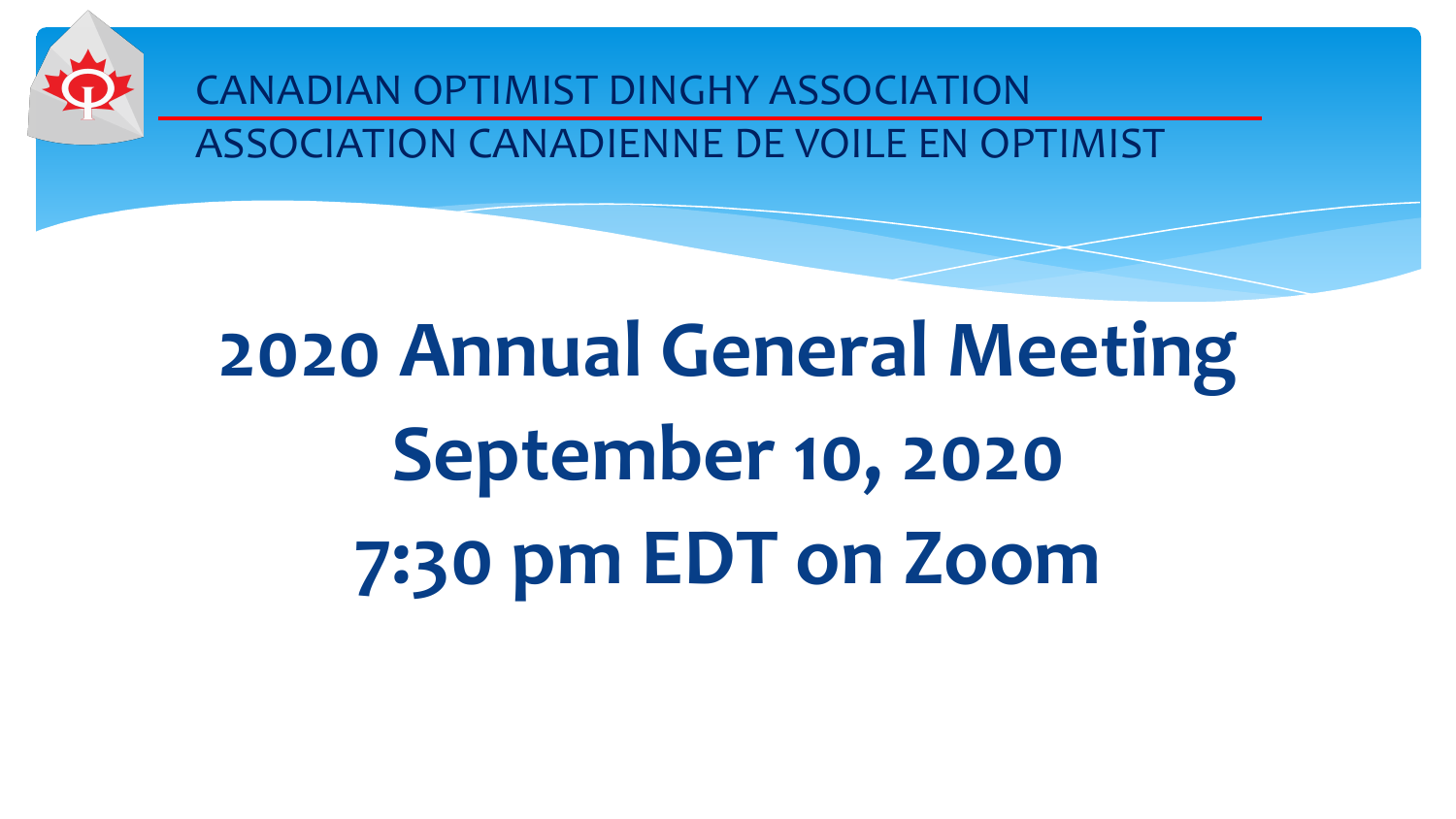# 2020 Agenda

- ∗ Welcome to 2020 AGM (Bylaw #16)
- $\star$  Quorum (Notice given Aug 1/ 10 members is a quorum Bylaw #13)
- ∗ Minutes from 2019 AGM at Britannia YC, Ottawa
- ∗ Reports from the Officers/Committees
- ∗ 2021 Canadian Optimist Dinghy Championship
- ∗ Nominations for 2021 CODA Officers
- ∗ New/Other Business
- ∗ Adjournment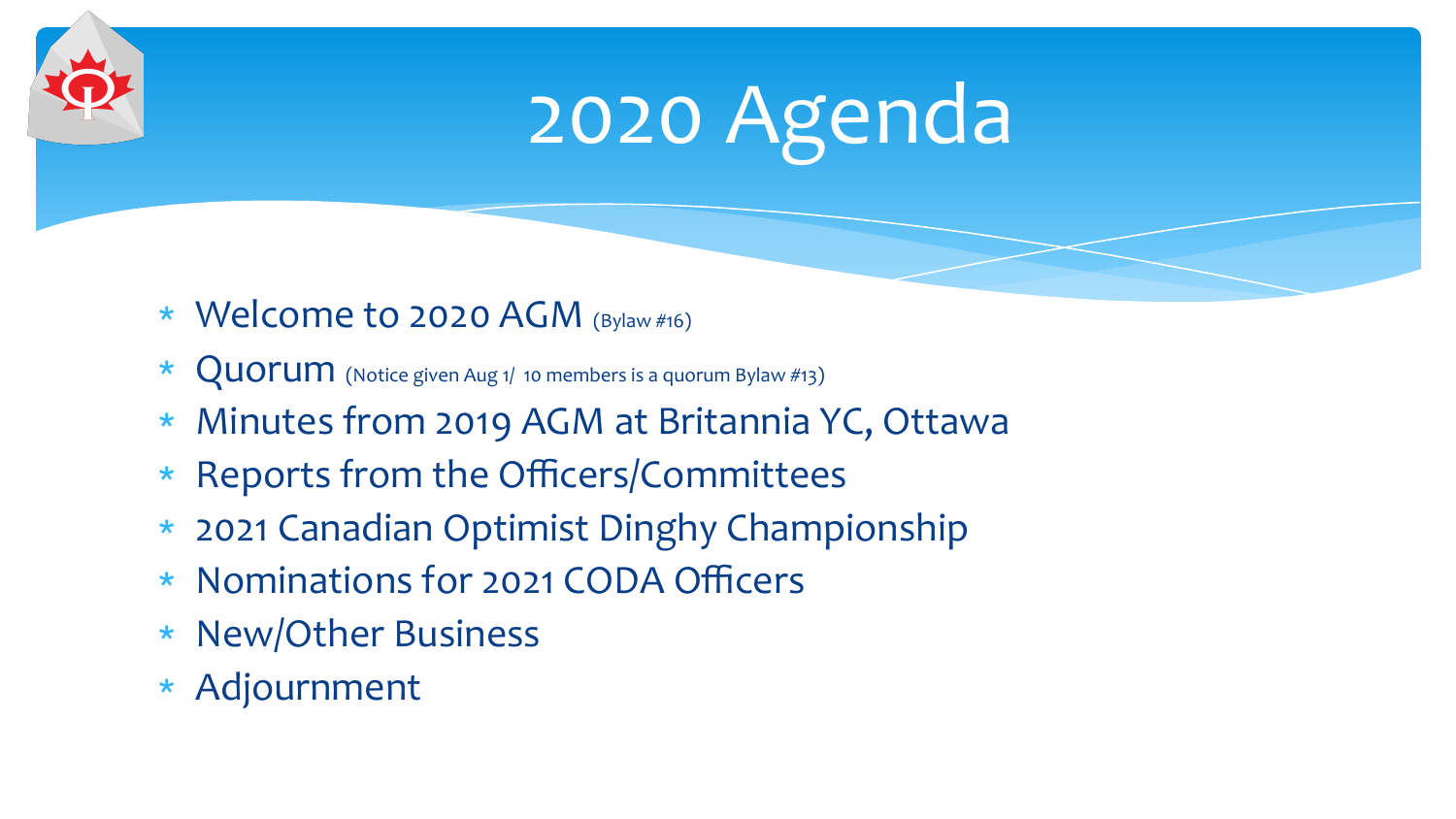## Review of 2019 Minutes

CODA AGM MEETING August 2019

Meeting was called to order by CODA President Fraser Howell

1 2018 minutes were reviewed and voted on for acceptance. Motion. Seconded.

2.2019 year was reviewed-IODA teams/performance/coaching selection

3. Presentations for 2020 CODA Nationals were reviewed. Extra information was added by

Chester Yacht Club, RNSYS, Lunenburg Yacht Club, and Hubbards Sailing club. Online voting will be open for 48 hours.

4. The slate of CODA members was presented and elected by acclamation.

Tara Macaulay. Secretary CODA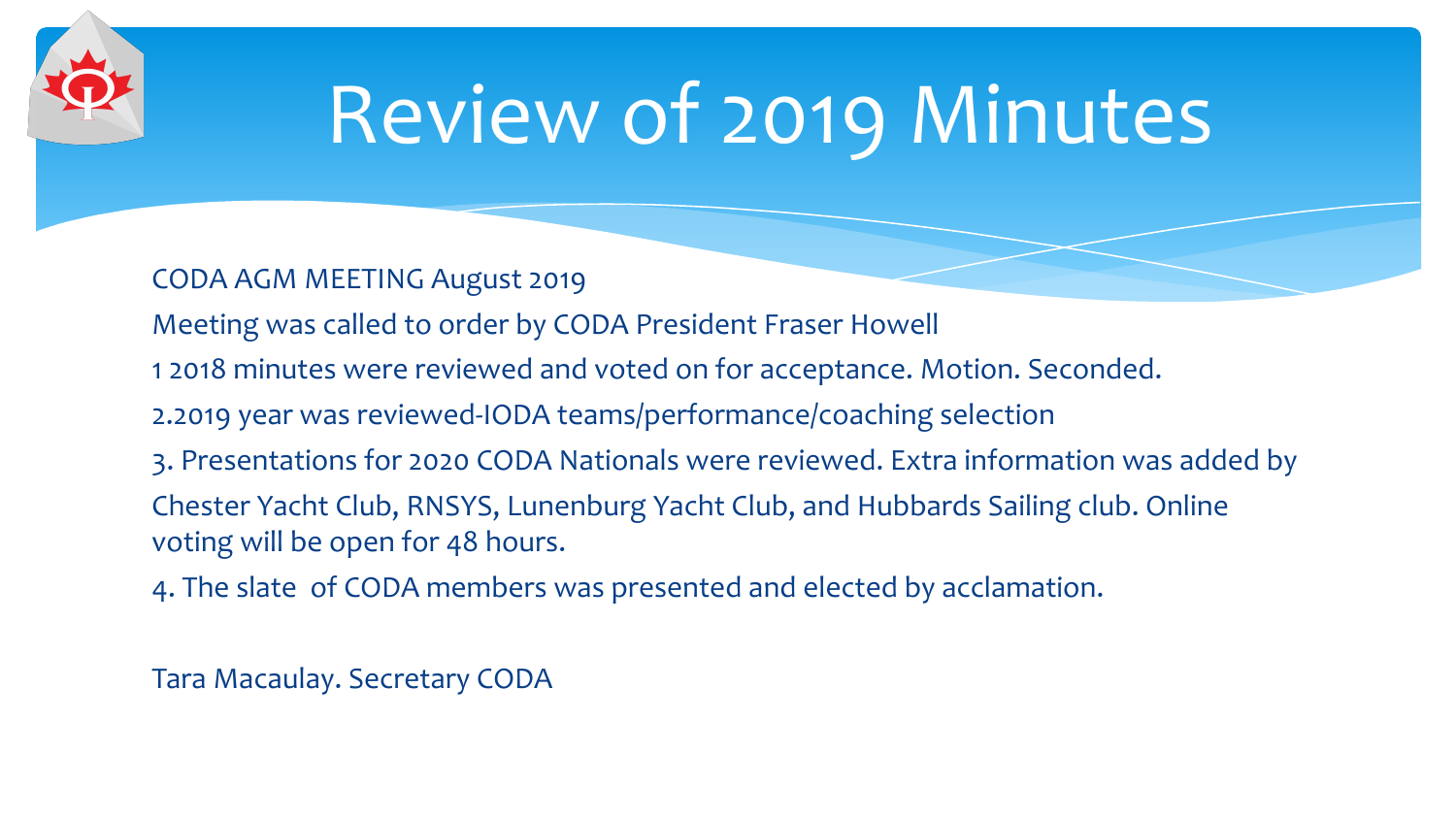## Welcome

- ∗ Just to set the stage -- reminder of what is the basic mandate of CODA! *(Article #2 Constitution)*
	- ∗ Promote sailing and racing of Opti's in Canada
	- ∗ Relate to IODA/Sail Canada
	- ∗ Protect the class integrity
	- ∗ Sanction national, provincial and regional regattas
	- ∗ Select representatives for International Events
	- ∗ Ensure the Canadian Championship is held annually and according to IODA standards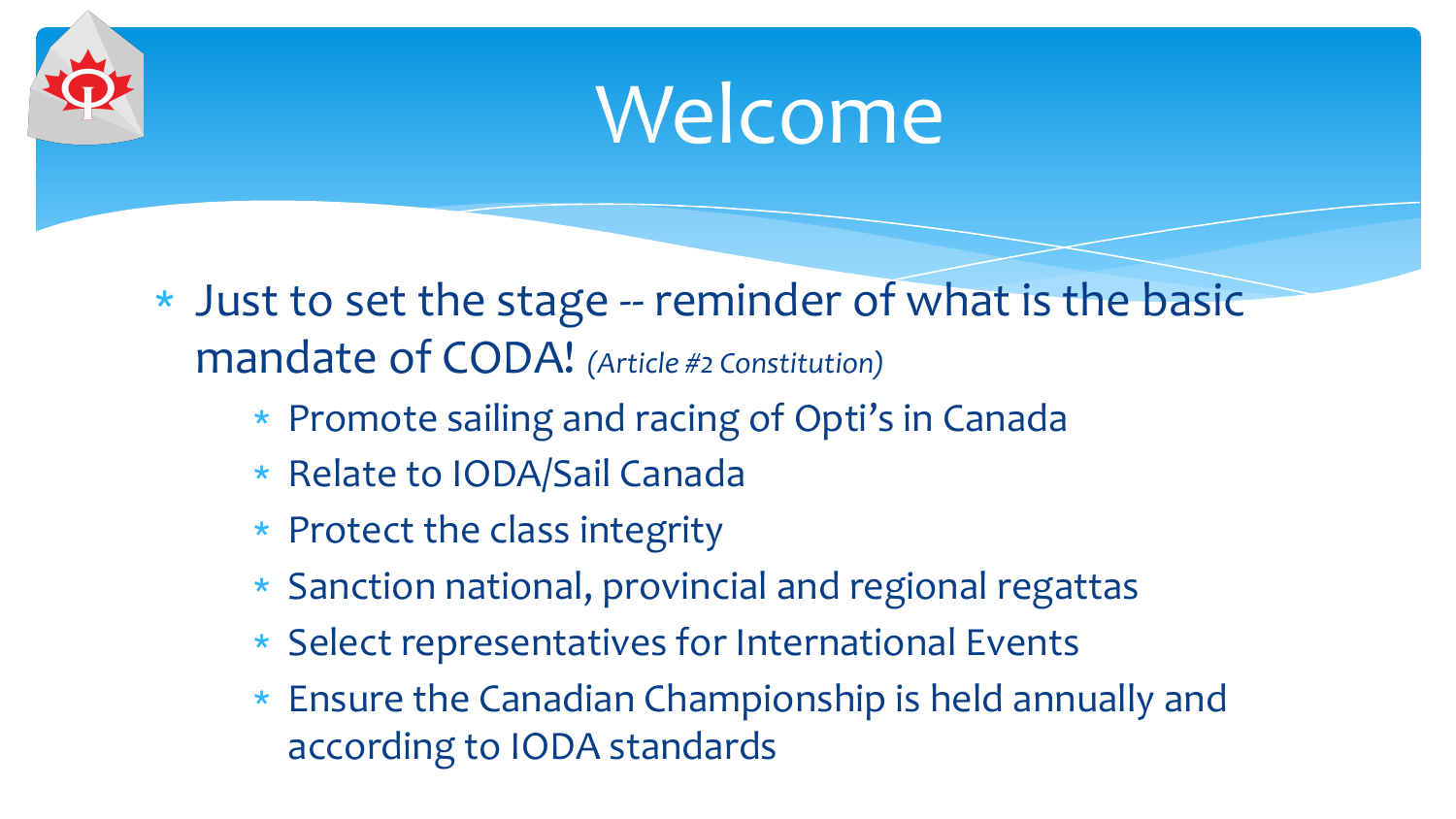### 2020 Review

- ∗ A challenging year!
- ∗ Membership numbers declined in these uncertain times
- ∗ CODA Webinars, on the water in BC
- ∗ Supporting Coach Development
- ∗ International Team Disappointment
- ∗ Cdn Championship & CORK cancelled
- ∗ Some regattas held across the country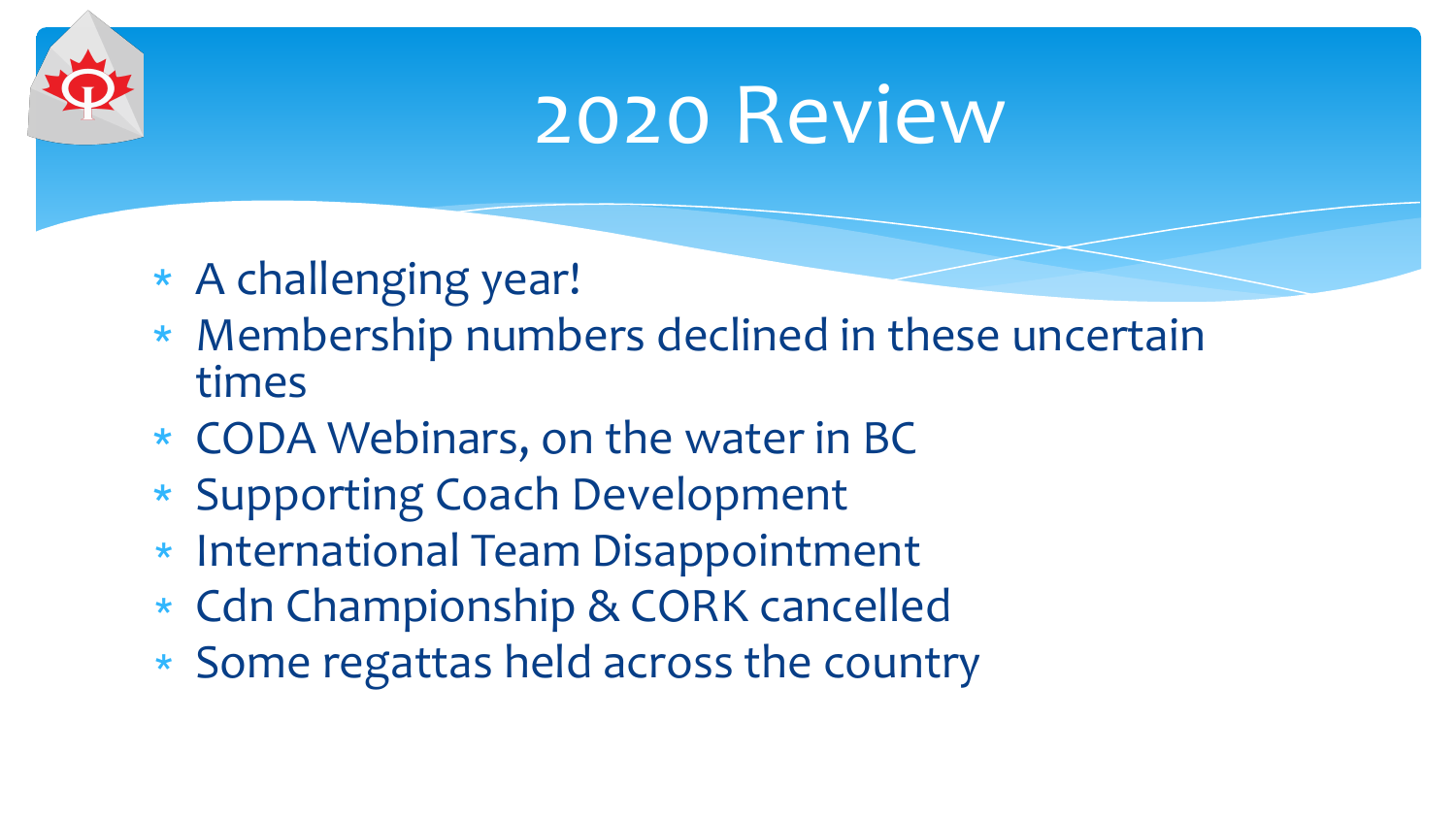# 2020 Registrar's Report

- ∗ Decrease in membership in 2020 (-56 %)
	- ∗ Normal levels of registration in early 2020
	- Memberships trickled in post Feb.
		- ∗ COVID-19 and no Canadian Championships
	- ∗ Regional proportions stable
	- ∗ Gender ratio strongly skewed towards males (~3:1)
	- ∗ >½ members in red fleet, 10% aging-out in 2021
- ∗ 15 Coaches registered this year (+)

Registrar: Guillaume Godbout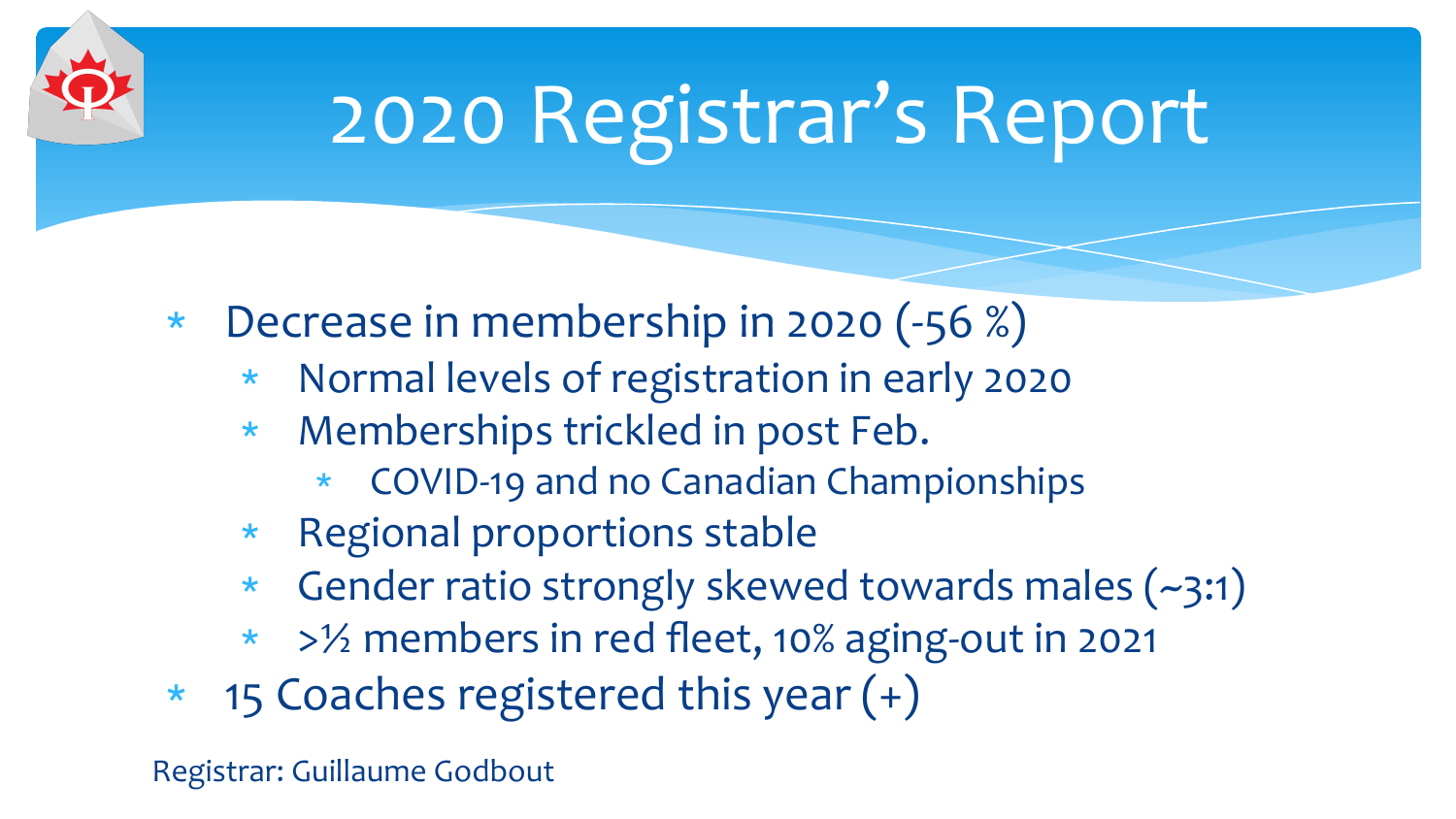# 2020 Membership by Region

| <b>Region</b> | 2020        | 2019           | 2018           | 2017 | 2016 | 2015           |
|---------------|-------------|----------------|----------------|------|------|----------------|
| West          | 13          | 28             | 43             | 20   | 40   | 35             |
| Ontario       | 43          | 95             | 89             | 90   | 86   | 70             |
| Québec        | 22          | 56             | 54             | 51   | 39   | 31             |
| East          | 8           | 18             | 26             | 43   | 35   | 36             |
| Foreign       | $\mathbf O$ | $\overline{4}$ | $\overline{1}$ | 5    | 1    | $\overline{1}$ |
| Total         | 86          | 196            | 213            | 210  | 201  | 173            |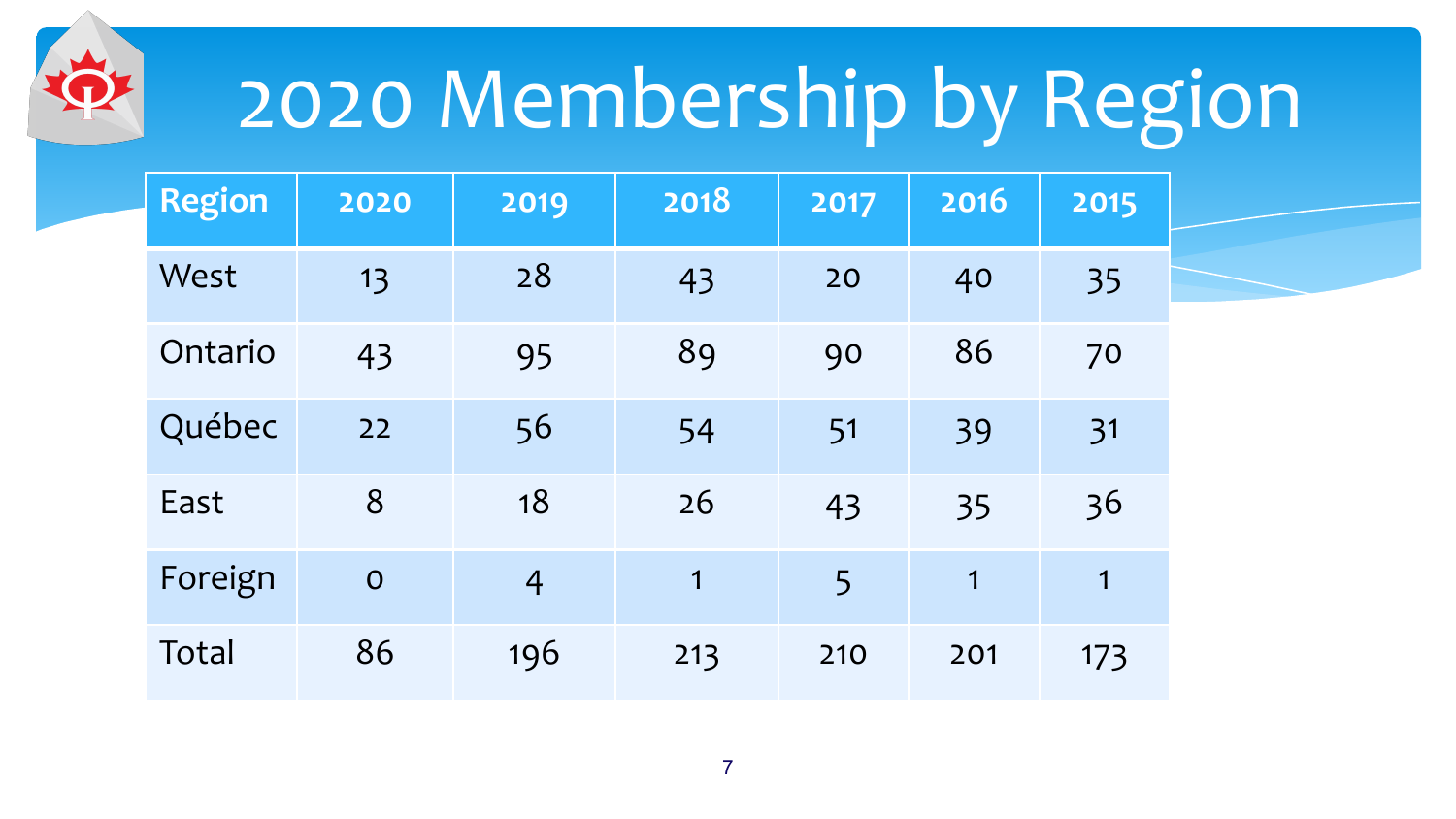# 2020 Gender by Region

| <b>Region</b> | <b>Male</b>    | <b>Female</b>  | <b>Total</b>   |  |
|---------------|----------------|----------------|----------------|--|
| West          | 12             | 1              | 13             |  |
| Ontario       | 30             | 13             | 43             |  |
| Québec        | 16             | 6              | 22             |  |
| East          | $\overline{4}$ | $\overline{4}$ | 8              |  |
| Foreign       | $\overline{O}$ | $\overline{O}$ | $\overline{O}$ |  |
| Total         | 61             | 23             | 86             |  |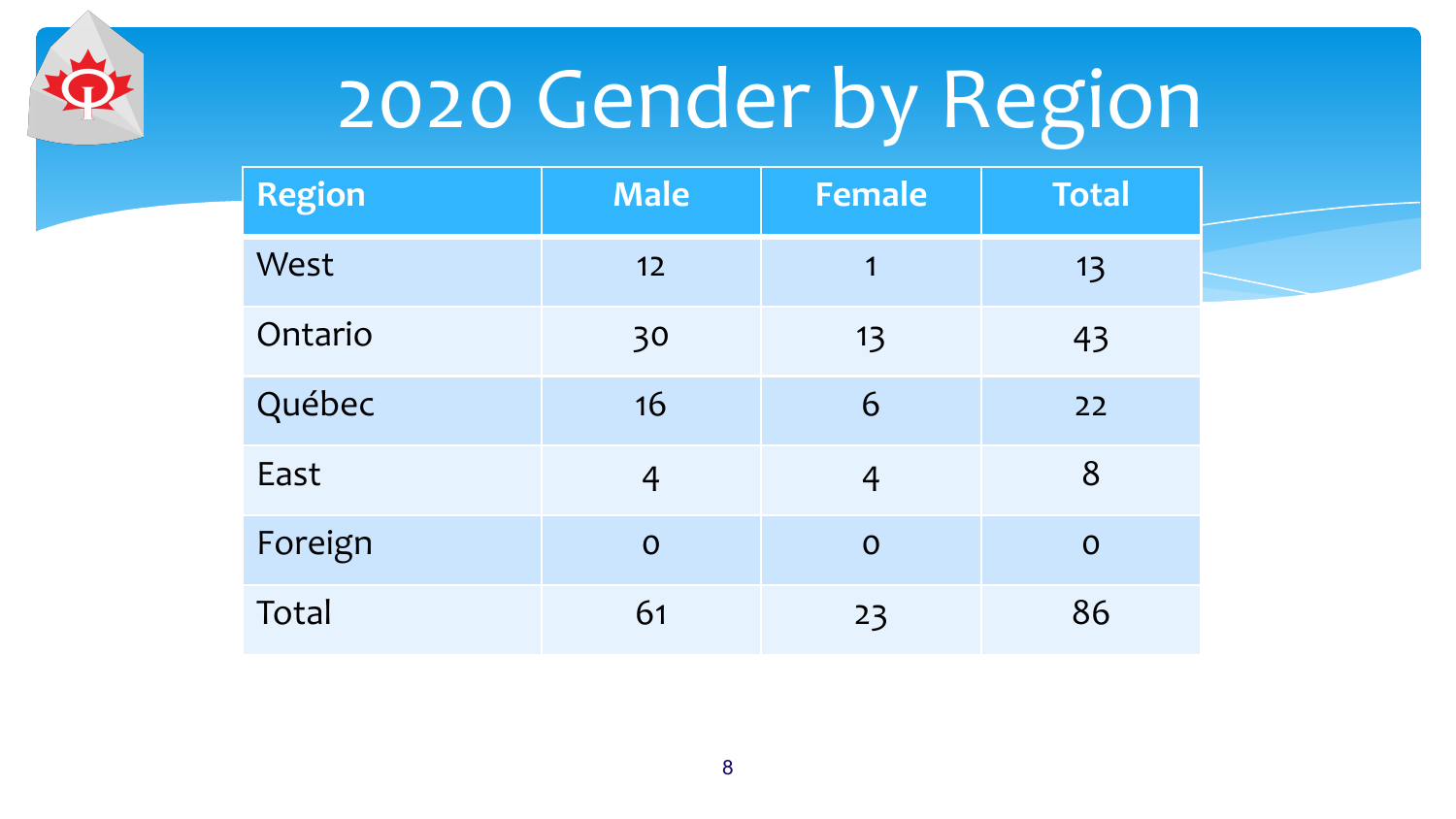# Membership by Gender

| Year | <b>Male</b> | <b>Female</b> | <b>Total</b> |
|------|-------------|---------------|--------------|
| 2015 | 125         | 48            | 173          |
| 2016 | 148         | 53            | 201          |
| 2017 | 150         | 60            | 210          |
| 2018 | 154         | 59            | 213          |
| 2019 | 134         | 67            | 201          |
| 2020 | 72          | 29            | 101          |

Note : Includes coach members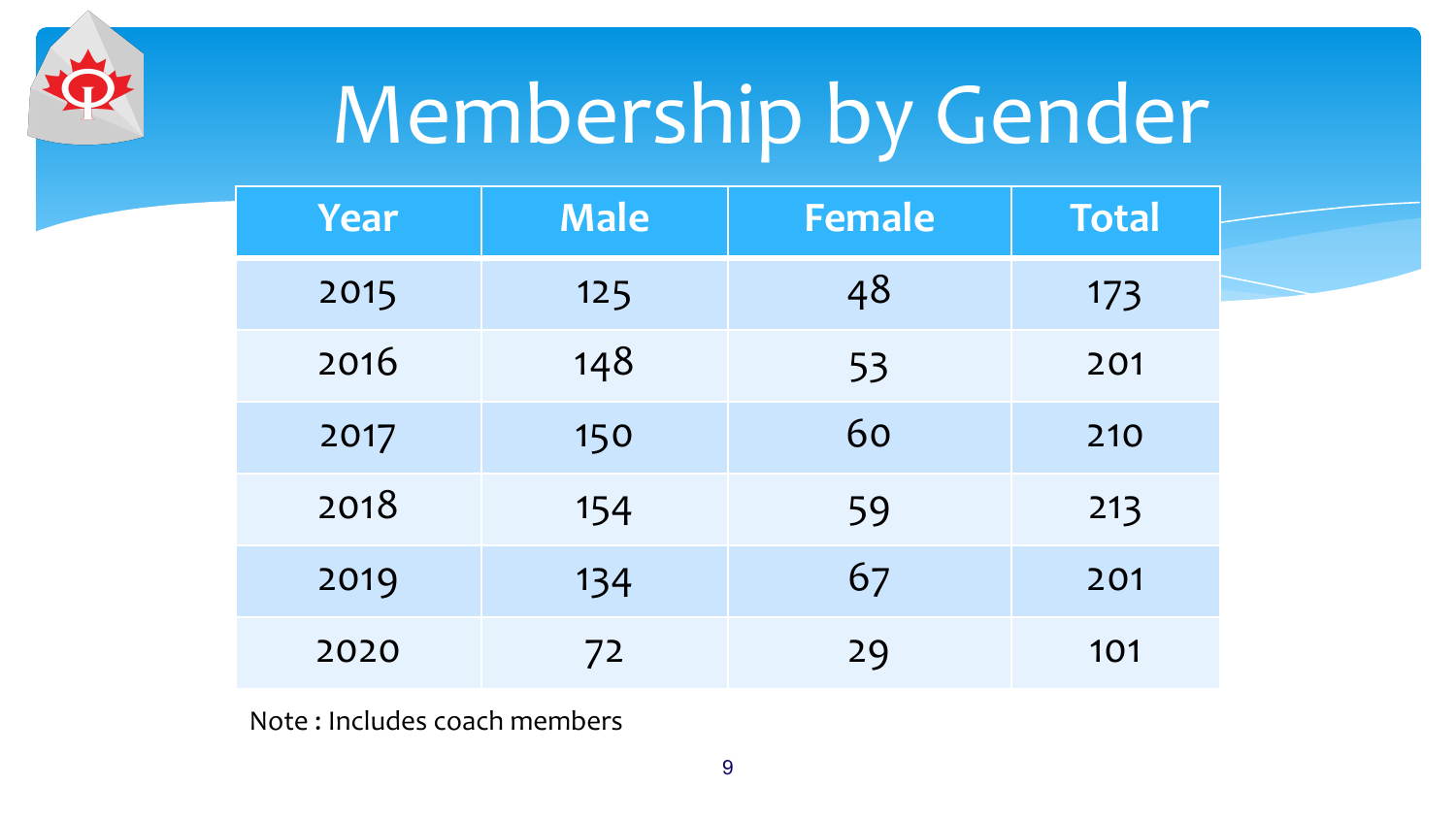# Age Distribution of Paying Members

| <b>Fleet</b>                         | 2020 | % 2020 | <b>%2019</b>             | % 2018                   |
|--------------------------------------|------|--------|--------------------------|--------------------------|
| White (<11 y.o.)                     | 12   | 14     | 16                       | 20                       |
| Blue (11-12 y.o.)                    | 24   | 28     | 26                       | 16                       |
| Red (13-15 y.o.)                     | 49   | 57     | 58                       | 64                       |
| Aged-out (>15<br>$y.0.$ <sup>*</sup> |      |        | $\overline{\phantom{0}}$ | $\overline{\phantom{0}}$ |
| Aging out in 2021                    |      | 10     |                          |                          |

\*New member, probable error in date of birth.

#### **The need to recruit young members remains!**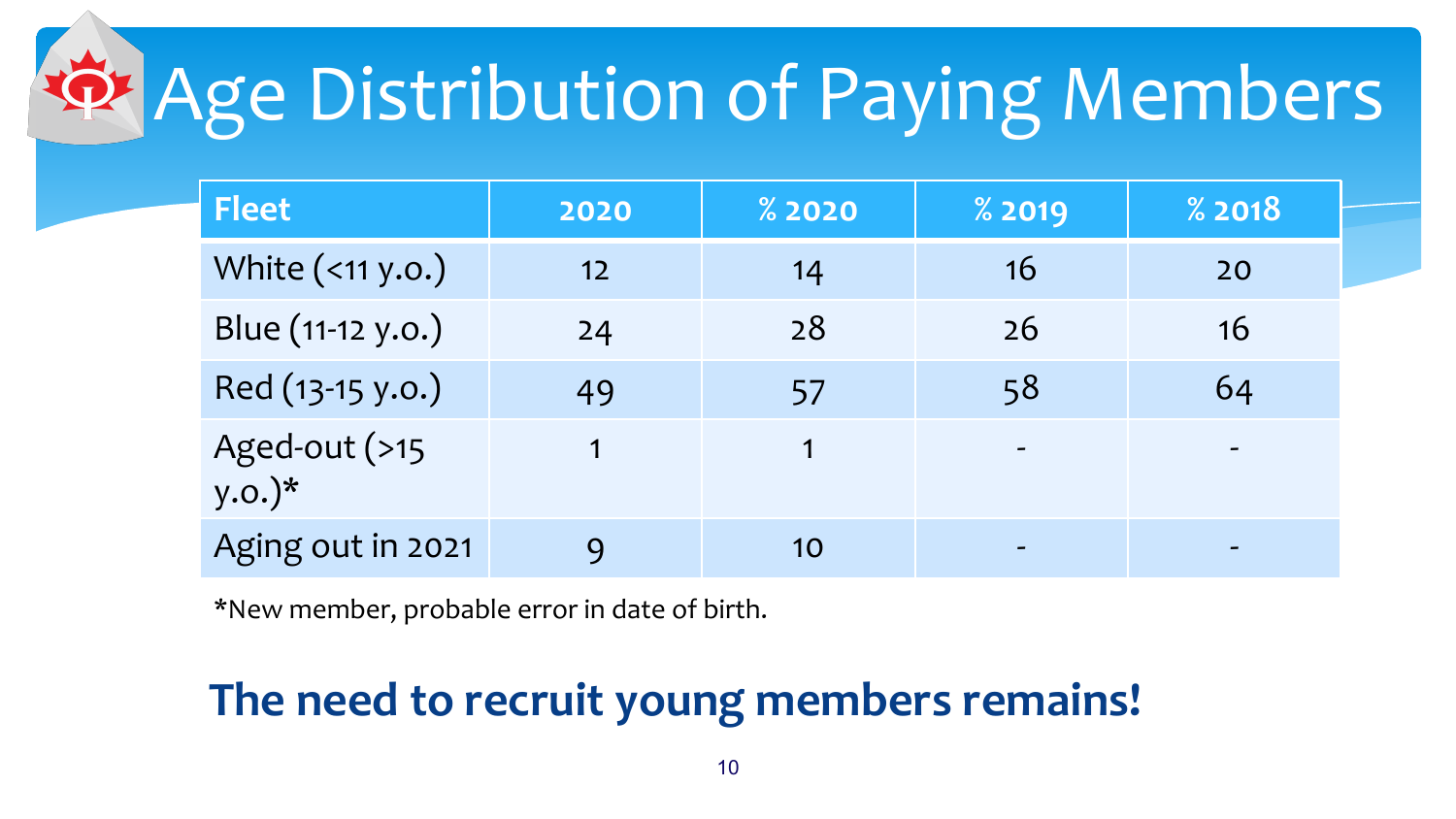

# 2020 Hull Registrations

- ∗ 4 new hulls registered
	- ∗ Sail numbers at 1826
	- ∗ 2 direct registrations from Binnacle
- ∗ **Reminder**: numbers associated with hull, not sailors!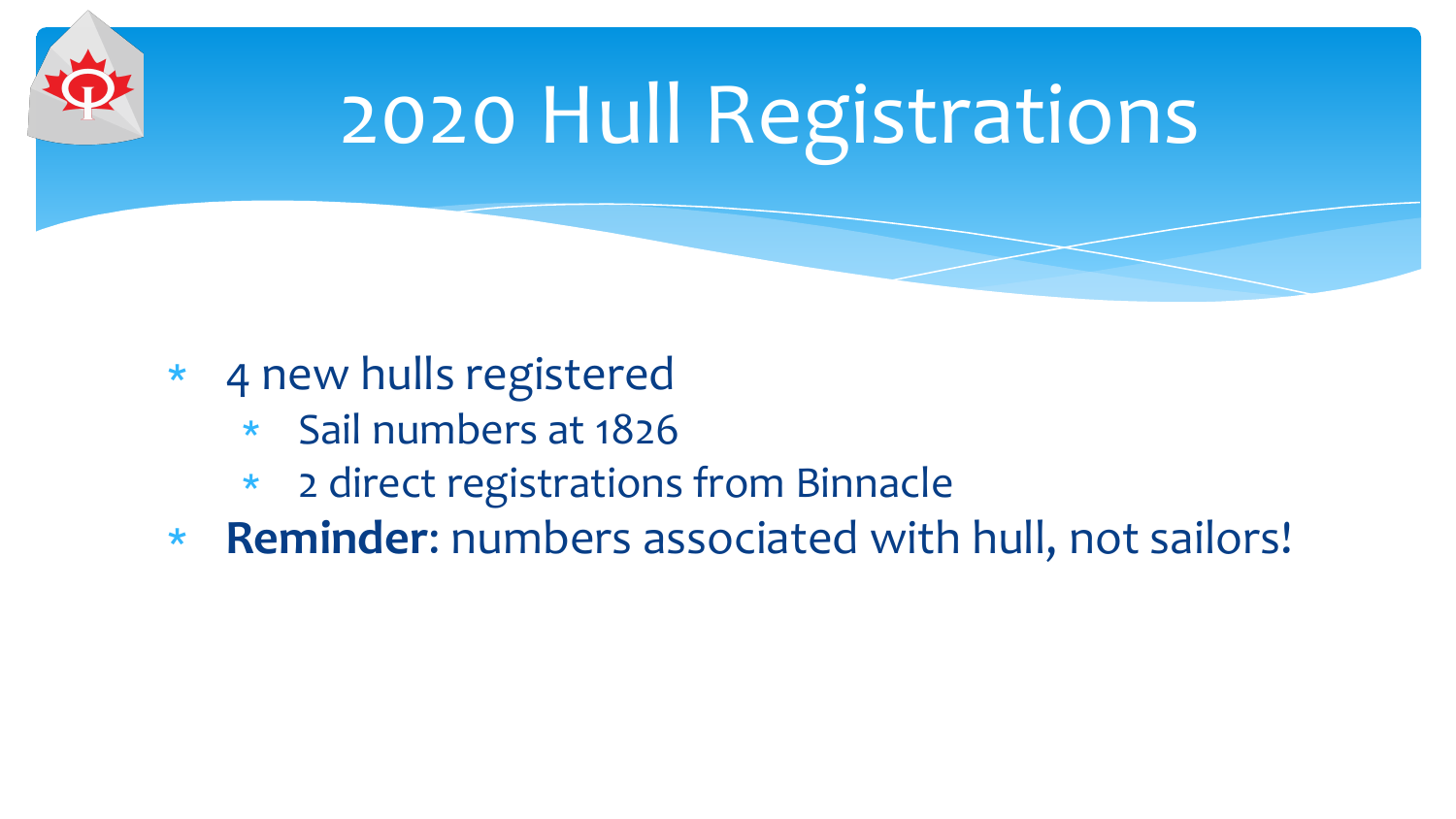| Treasurer's Report          |          |          |  |  |  |
|-----------------------------|----------|----------|--|--|--|
|                             | $2020*$  | 2019     |  |  |  |
|                             |          |          |  |  |  |
| Revenue                     | \$2,864  | \$20,417 |  |  |  |
| <b>Expenses</b>             | 3,553    | 19,002   |  |  |  |
| <b>Net Operating Income</b> | $$ -689$ | \$1,415  |  |  |  |

Cash Balance \$11,595

\*as of August 30, 2020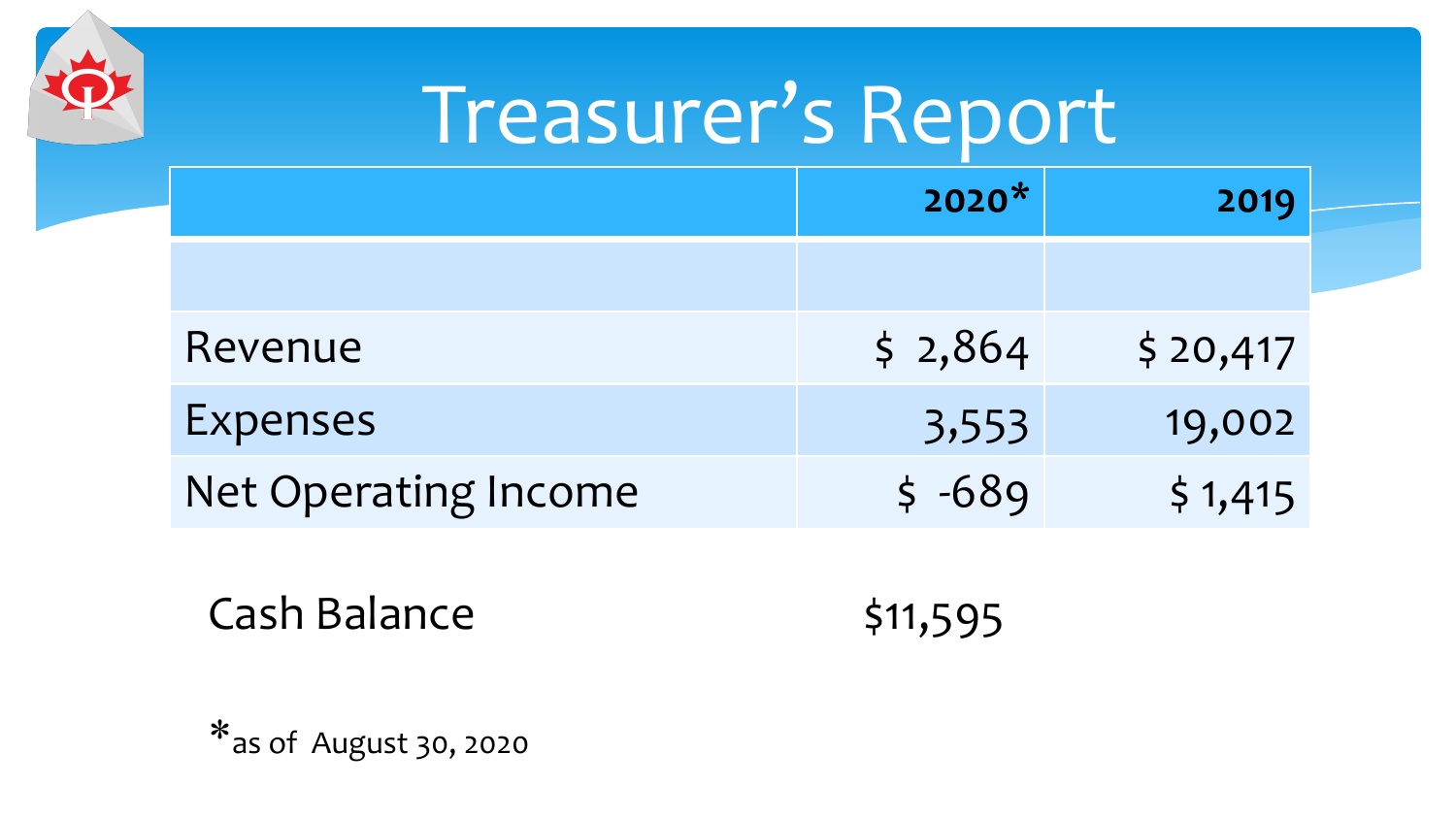## **Expenses**

|                               | $2020*$         | 2019     |  |
|-------------------------------|-----------------|----------|--|
| - Coach Dev. & Sailor Clinics | $\frac{1}{2}$ O | \$10,887 |  |
| - Promotional Items           | \$328           | \$4,057  |  |
| - Insurance & Prof. Fees      | \$1,835         | \$2,585  |  |
| - Website                     | \$690           | \$831    |  |
| - Membership Fees             | \$600           | \$626    |  |
| - Bank Fees & Misc.           | \$100           | \$16     |  |
|                               | \$3,553         | \$19,002 |  |

\*as of August 30, 2020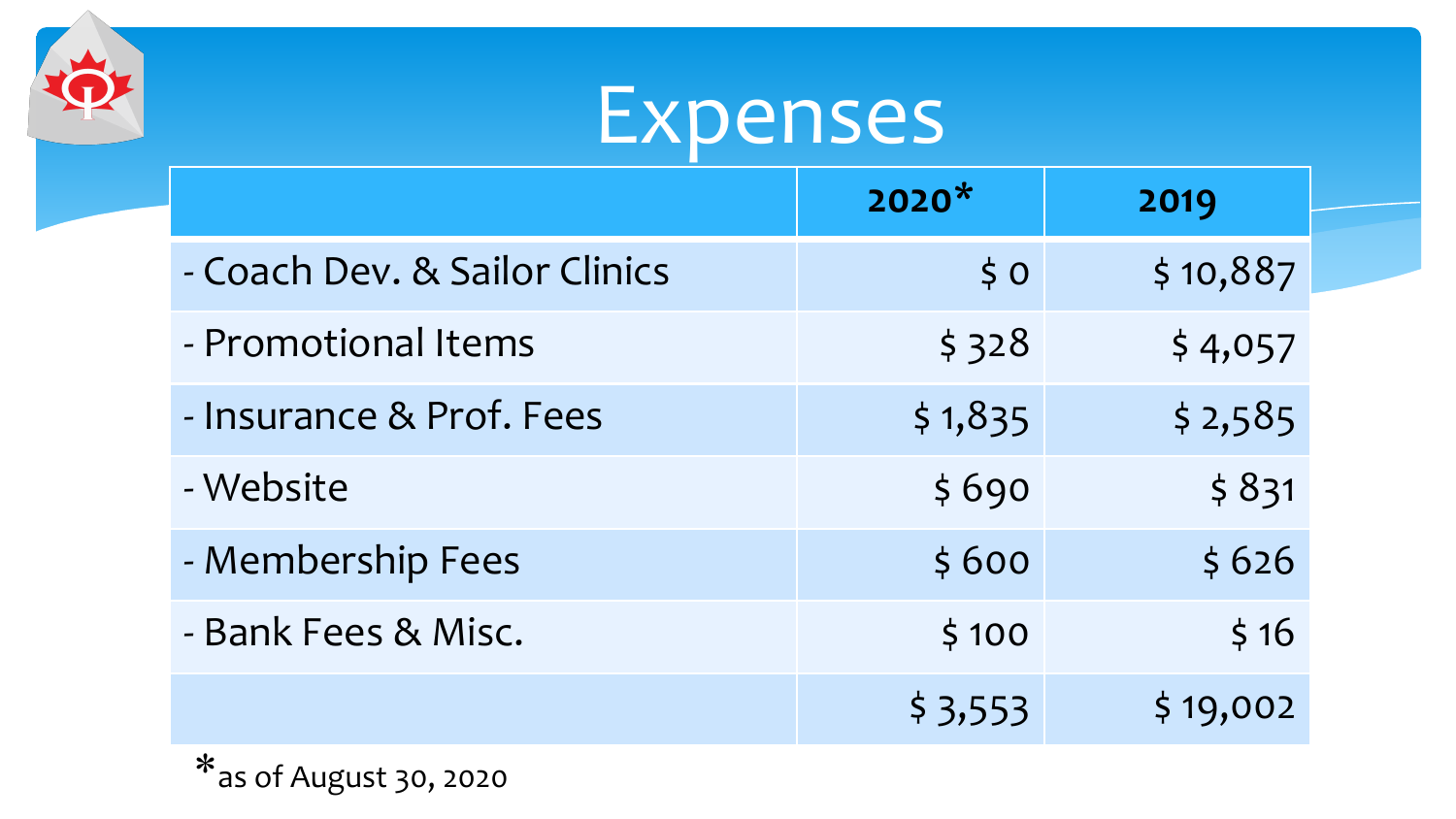

# Class Development Officer Report

#### **Class Development Initiatives**

#### **This 2020:**

 $\rightarrow$  Continued to increase communication among coaches through the Facebook group "Opti Coaches Canada".

→ **CODA Webinars:** With the enthusiasm and excellent work by coaches across Canada, we launched 3 webinars about rigging, tuning, starts and event preparation. The feedback from our membership about this webinars was very good and a great way to offer value for the CODA membership. It would be our intention to set up more webinars for the future.

→ **Coaches Zoom Calls**: CODA facilitated biweekly Zoom meeting to connect coaches across Canada to share best practices and updates on how each club and region was dealing with Covid challenges, guidelines, programs, participation, etc. Great feedback/engagement from coaches. We will continue to facilitate these Zoom calls once a month to help keep coaches connected.

→ **CODA Coaches Online Library:** Among the coaches, we have facilitated an online drive where coaches can upload any coaching resources to be available for all coaches. This initiative is in initial steps but will try to evolve. CDO: Agustin Ferrario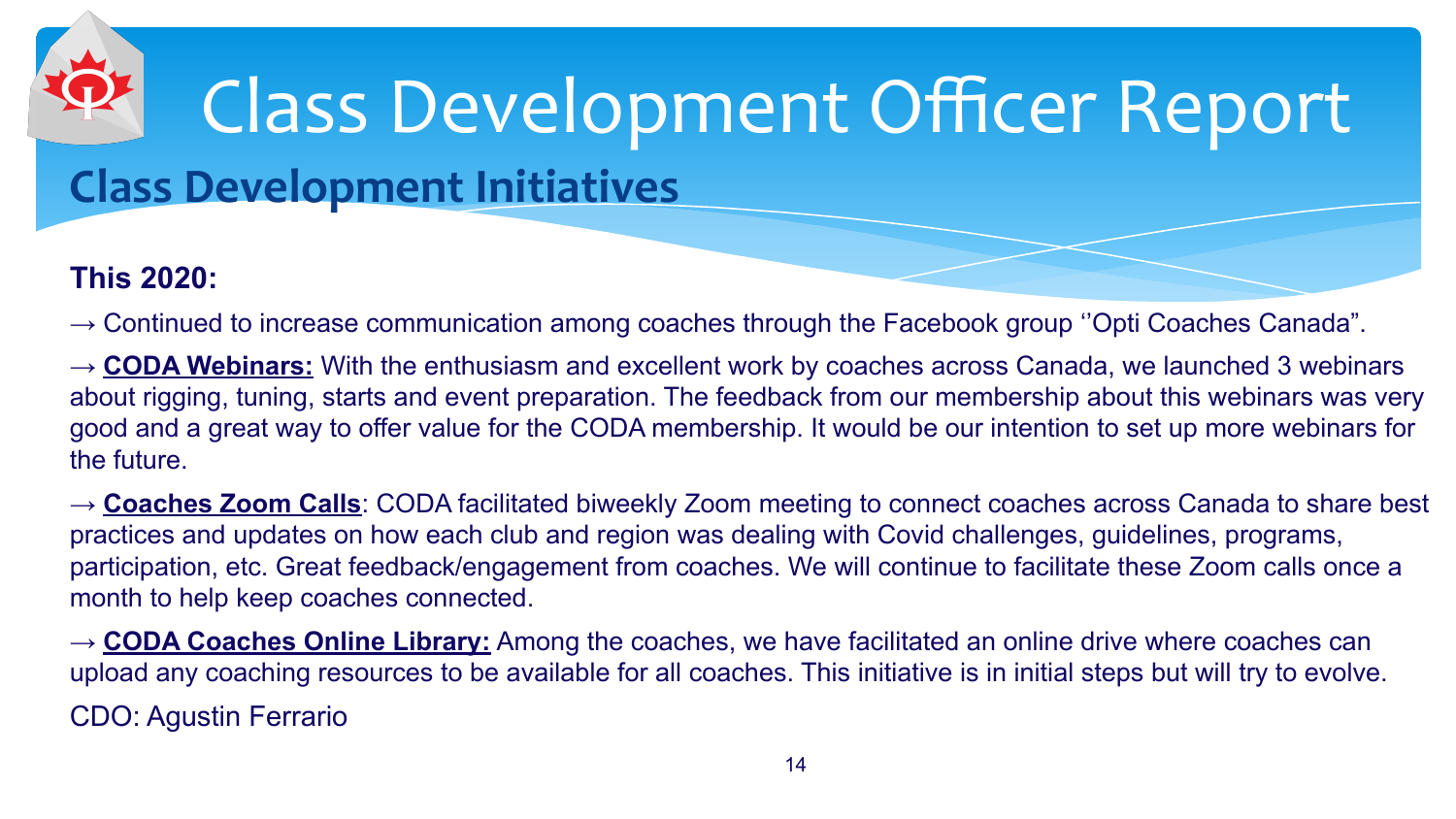### **What we will work on for 2021:** Class Development Officer Report

- ∗ Empower **club programs** & continue to **fund clinics and coach development** → those are our **key components** to continue developing our Optimist class in Canada
- ∗ More webinars during winter and spring, including some for coaches specifically.
- ∗ Develop Coach driven programs supported by clubs and parents → work here is with the clubs.

∗**Support club programs to grow sustainable and long term Optimist programs** ∗**Create opportunities for coaches to continue to learn, grow and work in the country - career progression**

∗ find better ways of giving back to our sponsors: more sponsors → the more we can do to develop our class!

CDO: Agustin Ferrario 15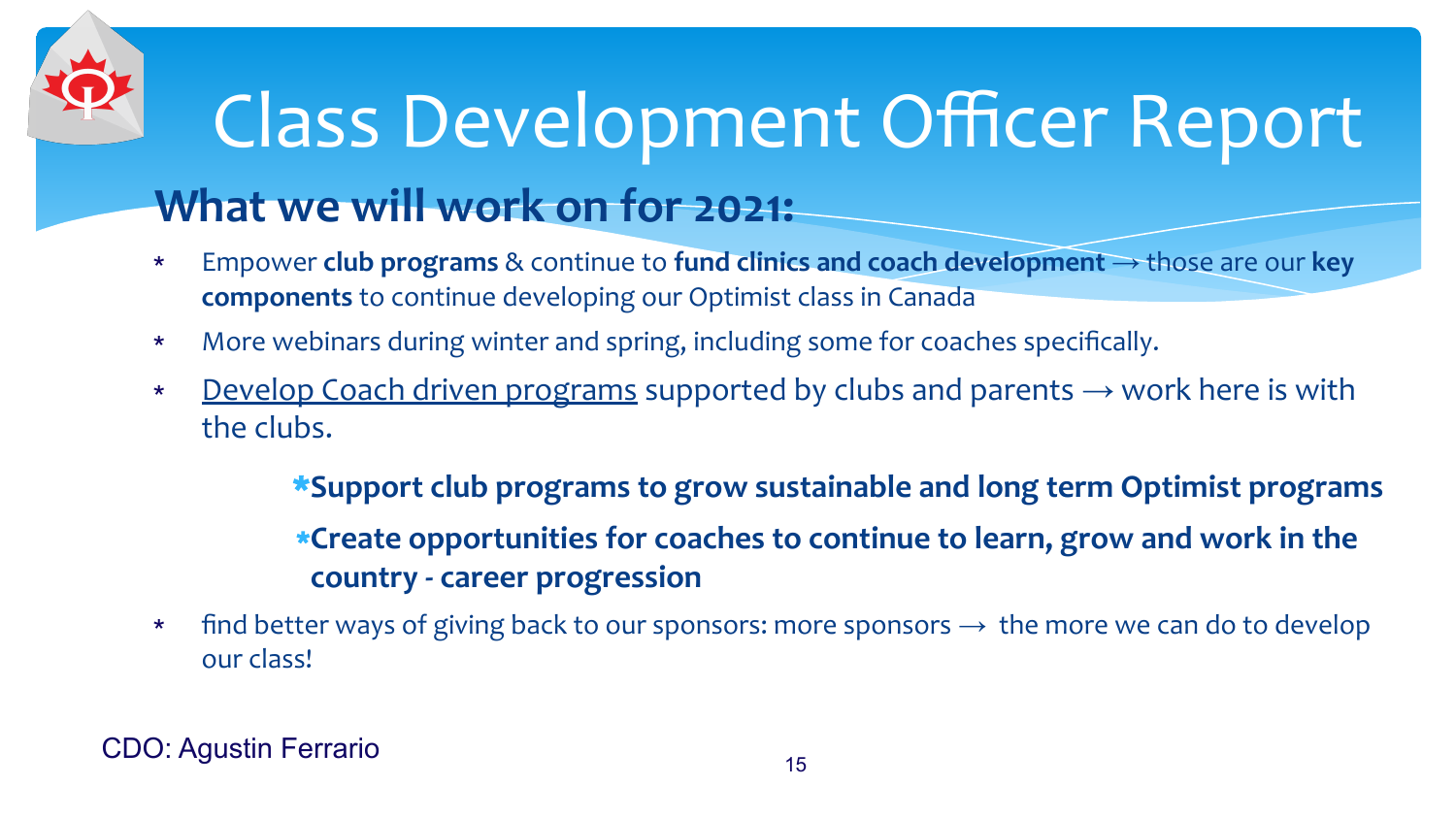## Provincial Report - Atlantic

#### **Highlights**

∗ Stable and at some clubs increased number of Opti sailors in the region.

∗ Sailing programs in Atlantic Canada took sailing back to basics and became a popular opportunity with limited sports running programs.

∗ Although we were secluded in our Atlantic Bubble and in the absence of travel we had almost no covid restrictions which allowed programs to run smoothly, safely, efficiently and successfully.

∗ We did not host official regattas this summer but participation was booming at all locale clubs and programs excelled. We hope to see the benefits of this in 2021.

∗ A few clubs in NB SBYS and RYC were unable to open and run programs this summer due to COVID-19 and for SBYC they were also rebuilding from hurricane Dorian.

∗ One small local event was hosted in the south shore and was successful in following public health guidelines due to COVID-19.

∗ Due to our Atlantic bubble and low covid numbers our sailors were able to hit the water mid May.

∗ Looking forward to having increased registrants for 2021 CODA membership.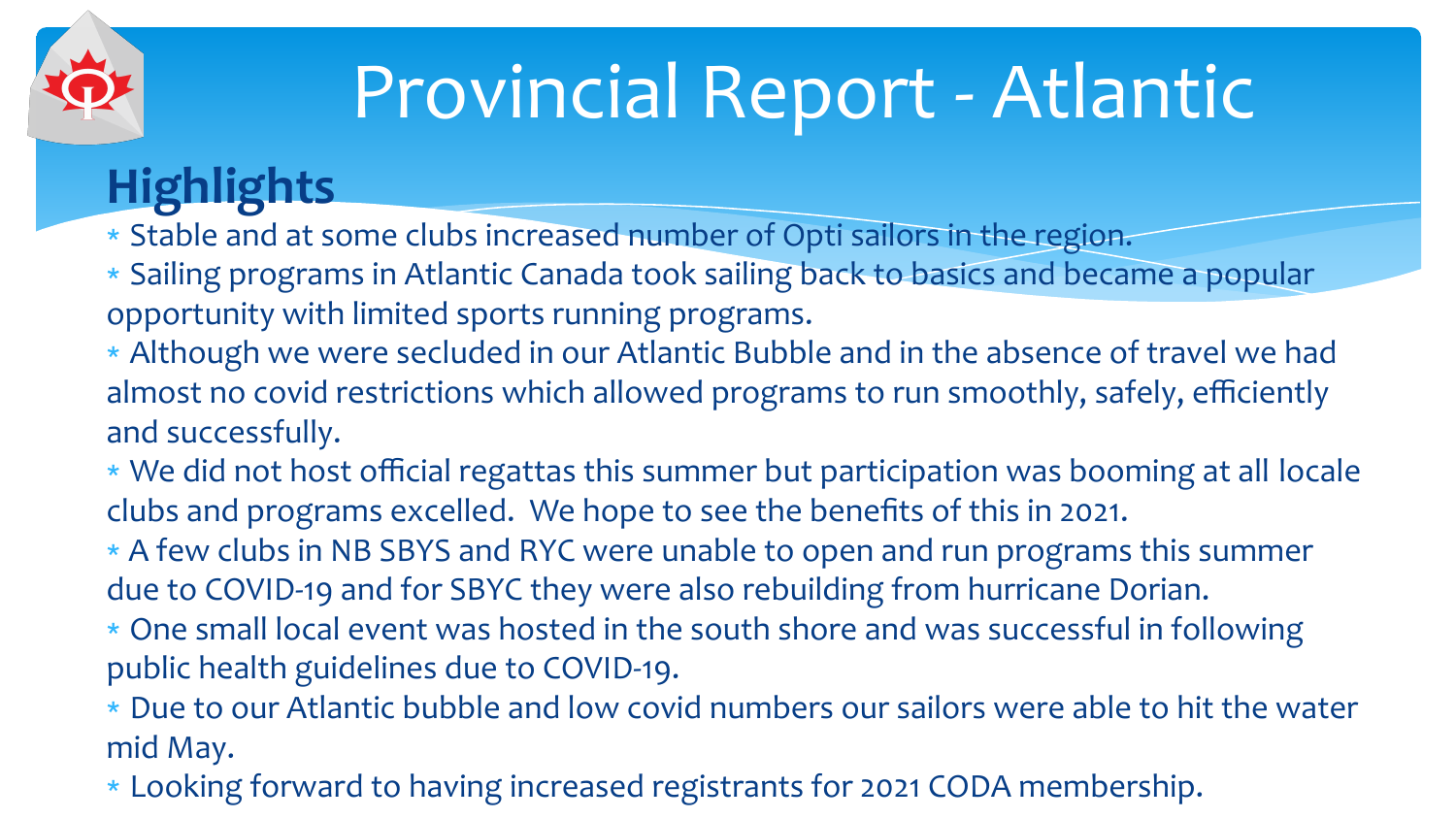

### Provincial Report- Atlantic continued

#### Events;

1. Sail Jam CYC/LYC Aug 6-7th 2 Kennedy Cup RNSYS Sept 12-13 3 Friday night and sunday afternoon dinghy series RNSYS 4 Halloween Regatta RNSYS October 31st

∗ **Atlantic coaches engaged in spring coda webinars and coda coaches zoom calls**

- ∗ **Continued good participation in shoulder seasons (April-November)**
- ∗ **Clear pathway for Optimist sailors to single- and double- handed classes.**

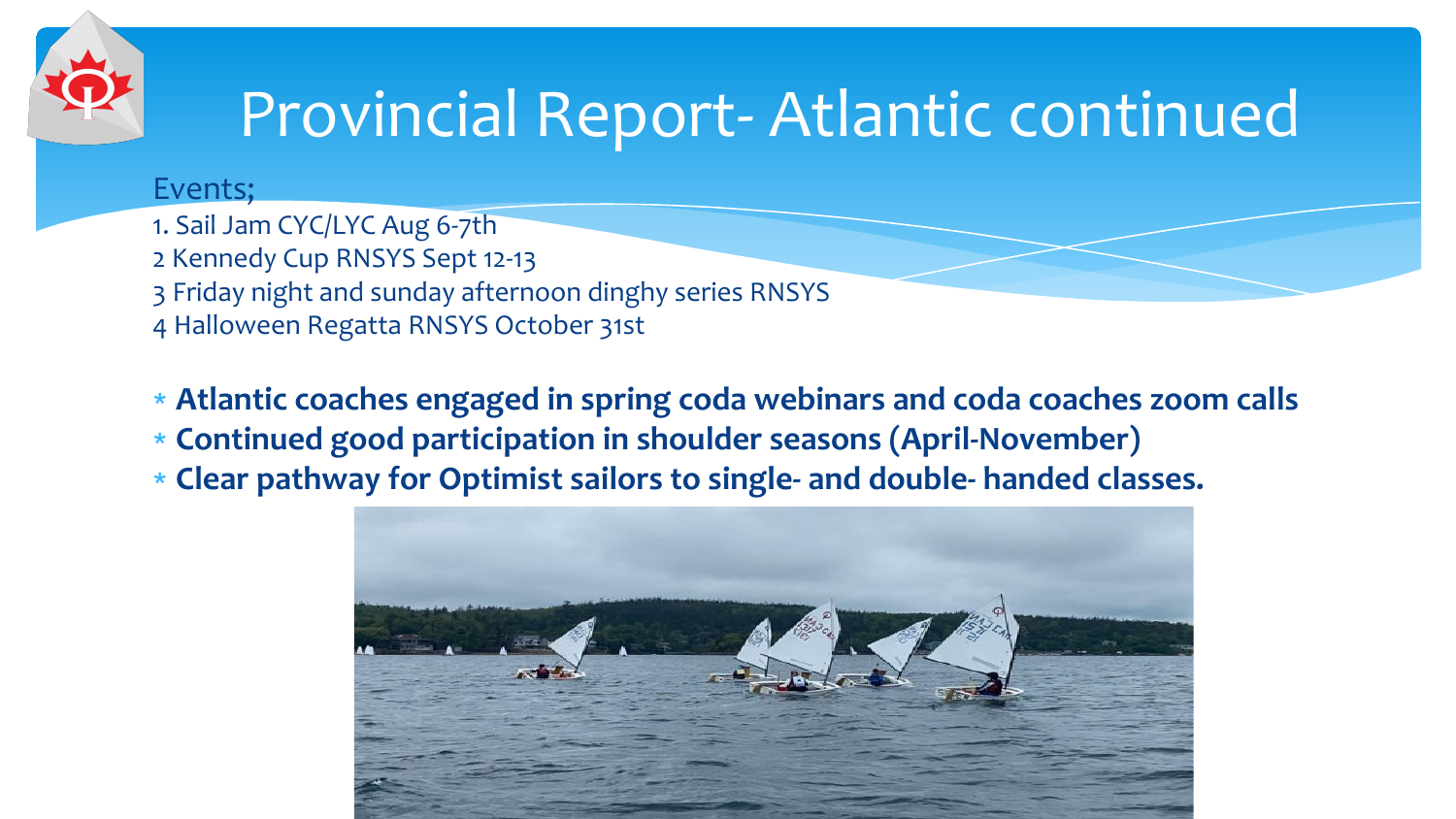## **Winter Sailing/ Training Clinics** Provincial Report - Atlantic

∗**Sept.-Nov.,** Fall sailing season at RNSYS ∗**Dec.-June,** Winter sailing TBD

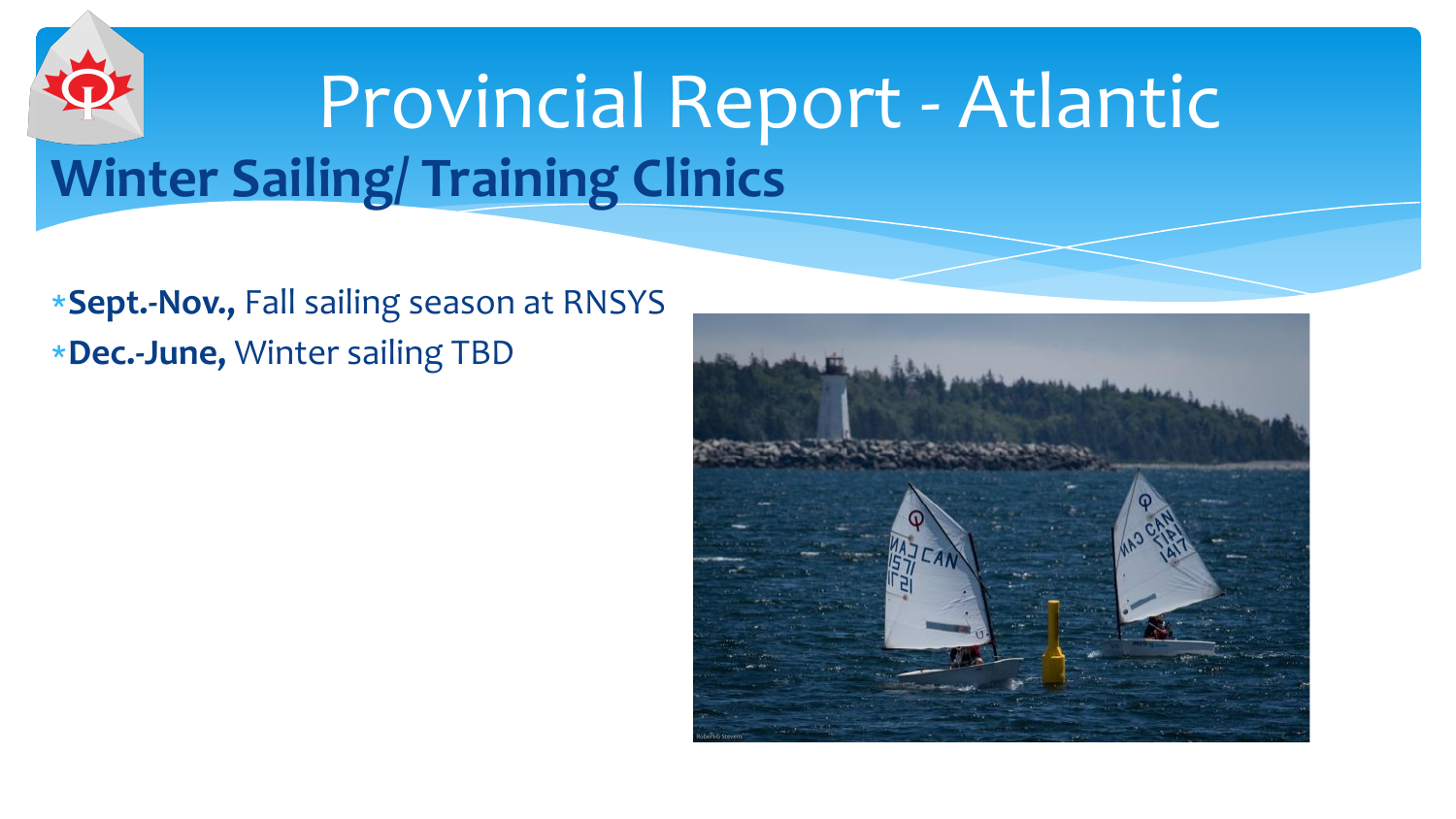# Provincial Report- Québec



- \* No official regattas this summer
- \* Two clubs of Lac St-Louis held weekly friendly regattas. Other fleets joined in the fun.
- \* Friday friendly racing between the club programs on Deschênes lake, near Ottawa (Ontario and Québec). App. 30 Opti.
- \* Voile Québec training clinic held at RStLYC Aug. 19th-20th (15 Opti).
- \* Programs were run in all regions of the province.



Provincial rep: Natacha Brunet.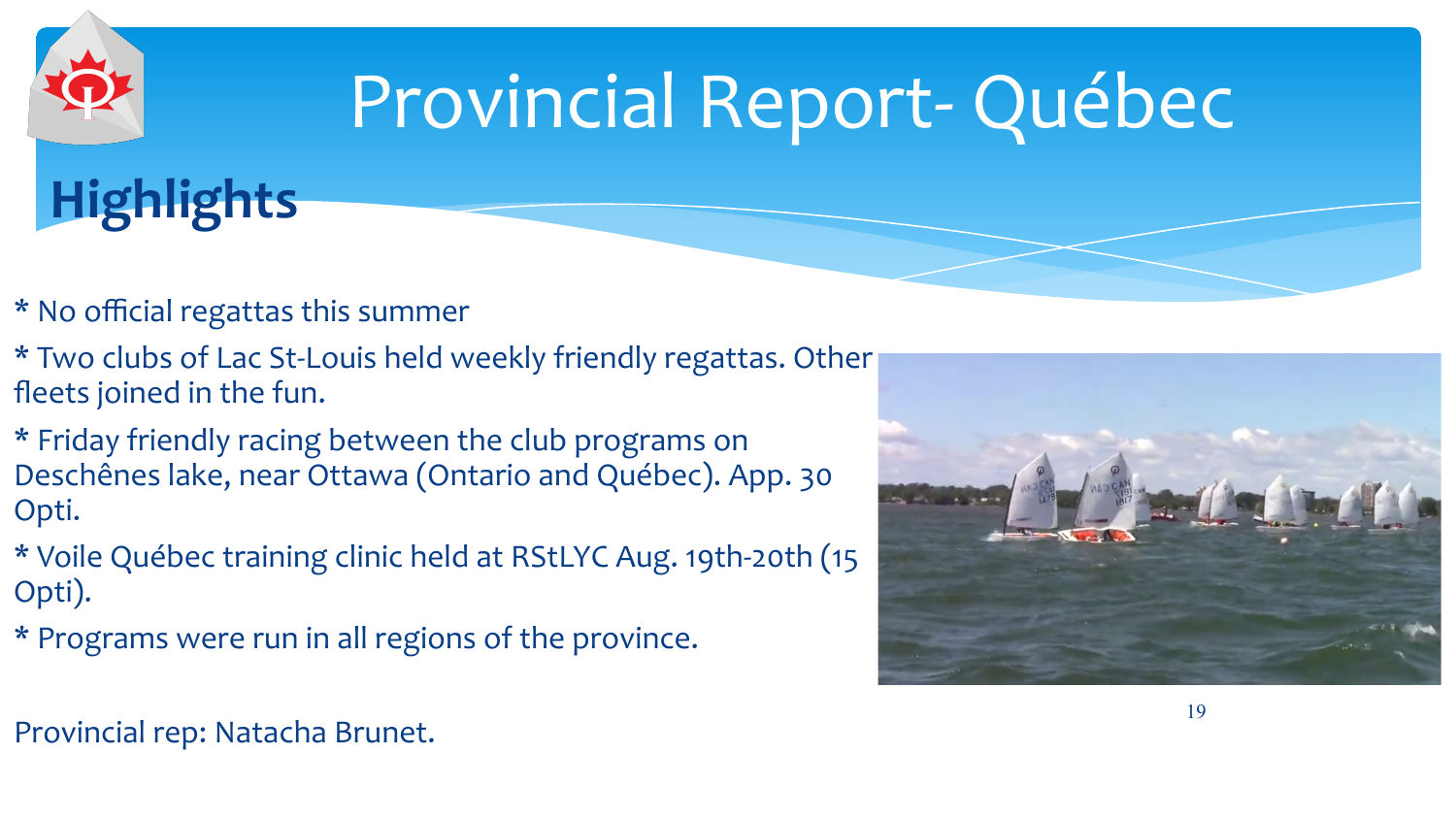### Provincial Report - Ontario

#### **Highlights**

- **With the Global Pandemic, local sailing clubs put into place safety protocols and guidelines to get our sailing youth back into their boats and on the water in July and August, transitioning from online content.**
- ∗ **No local regattas or travelling to other Provinces/ USA**
- ∗ **Ashbridges Bay Yacht Club hosted their annual Seahorse Regatta, August 22 and 23, 2020 with 52 sailors (36 Championship and 16 Green Fleet). Event was capped due to Covid-19 restrictions.**

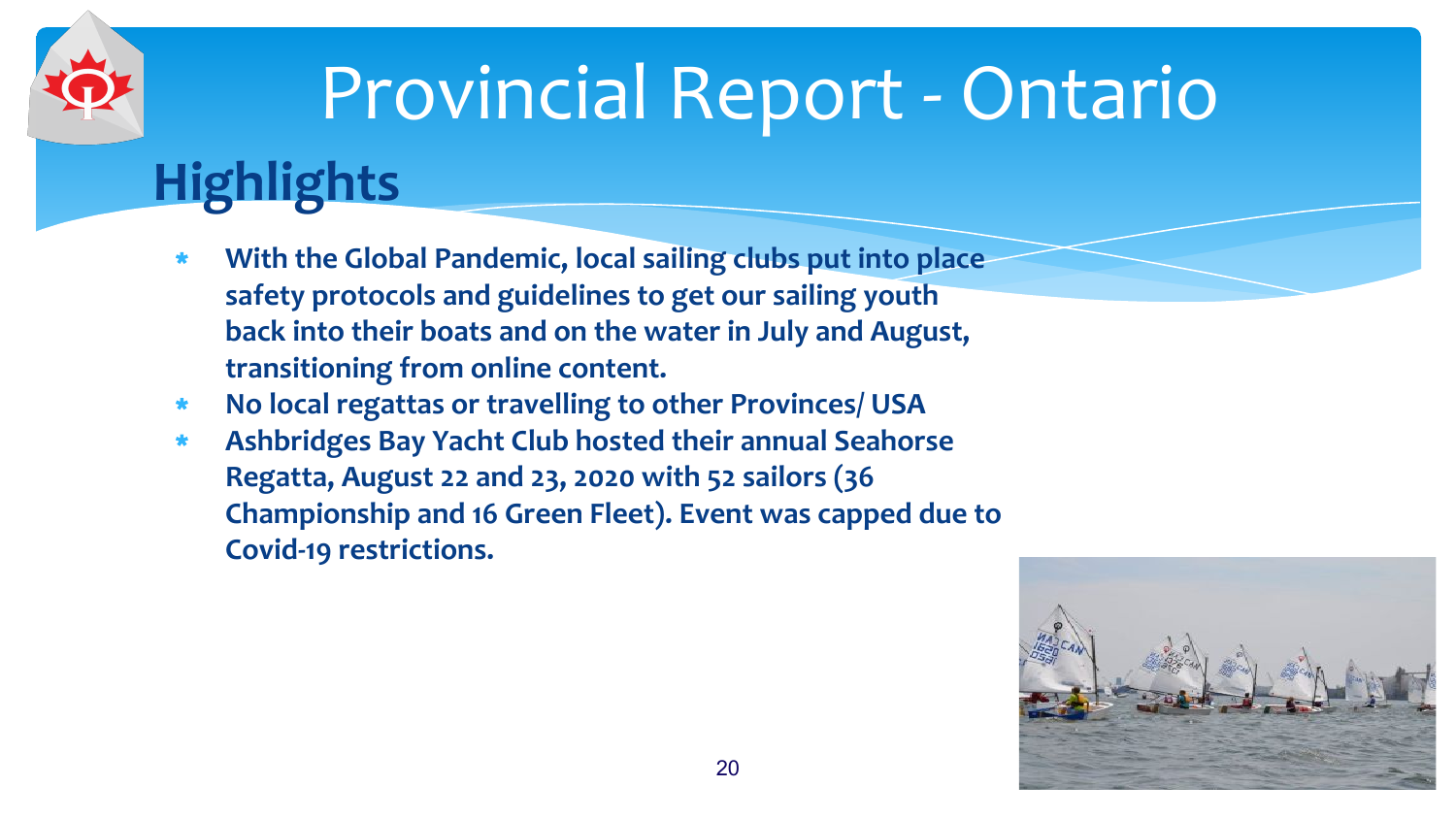

## Provincial Report - Ontario

#### **Training Clinics**

- ∗ **SEPTEMBER: Fall CORK collaborative learning**
- ∗ **NOVEMBER: Training in Bermuda with Coach Federico Donzino**
- ∗ **DECEMBER Winter Training Miami at CGSC with Coaches Federic Donzino and Angelo Papanikolaou**
- ∗ **MARCH: March Break with Coach Federic Donzino**

**(Miami Sailing Week Regatta cancelled due to Pandemic announcement)** 

- ∗ **APRIL JUNE: Port Credit Yacht Club, Kingston Yacht Club, and Ashbridges Bay Yacht Club took spring and early summer race programs online with courses, guest speakers and engagement for youth sailors.**
- ∗ **RCYC and others had various online gaming fun sail nights for all to participate in!**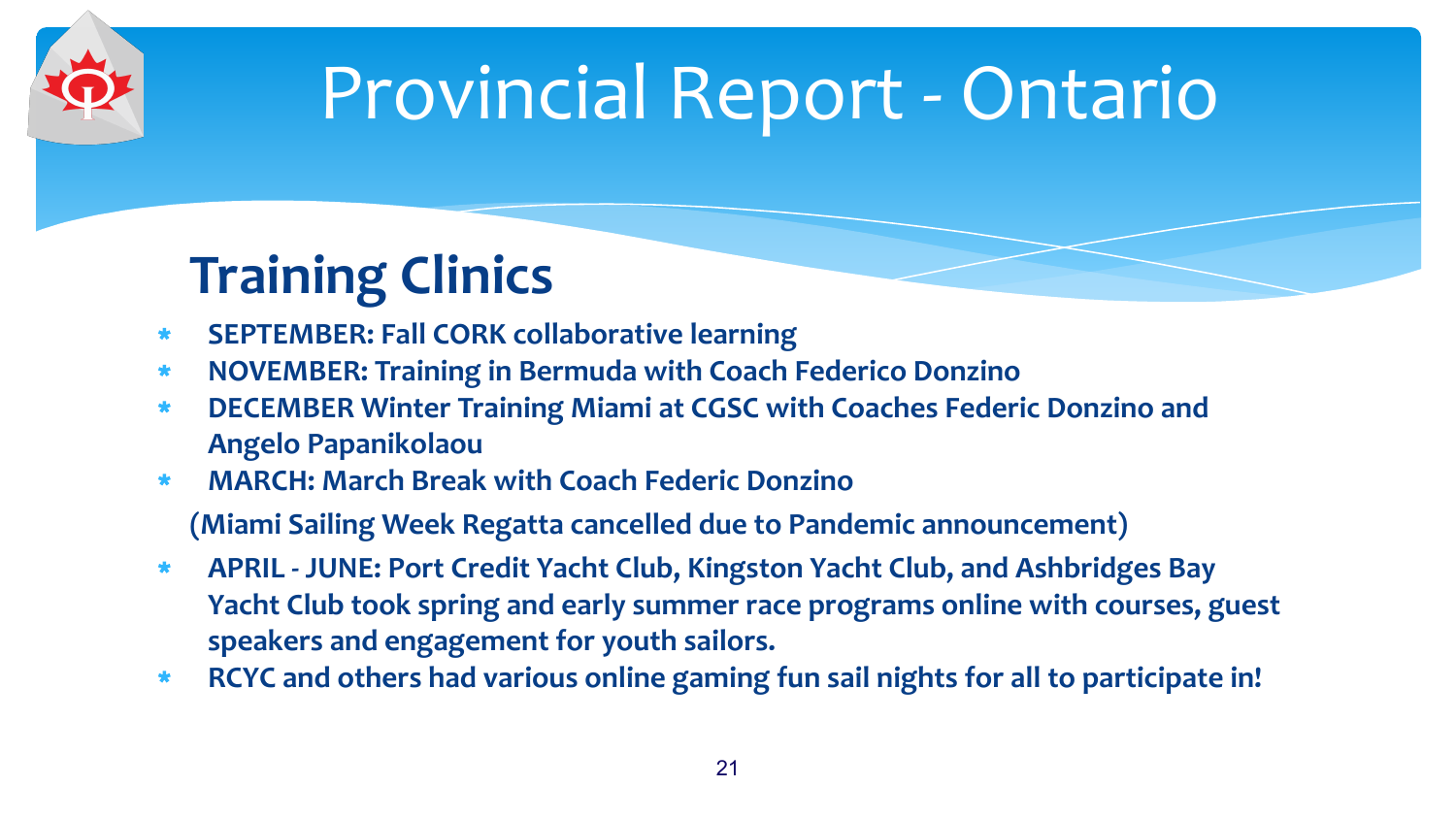## Provincial Report-British Columbia

#### **Highlights**

- ∗ COVID interrupted many planned activities
- ∗ Coaching and local club training only permitted through the summer
- ∗ BC return to sport guidelines has entered phase 3 this September which permits regattas under certain conditions
- ∗ BC Sailing Circuit (which includes 10 Optimist races) was cancelled except for the Pumpkin Bowl regatta scheduled in October.

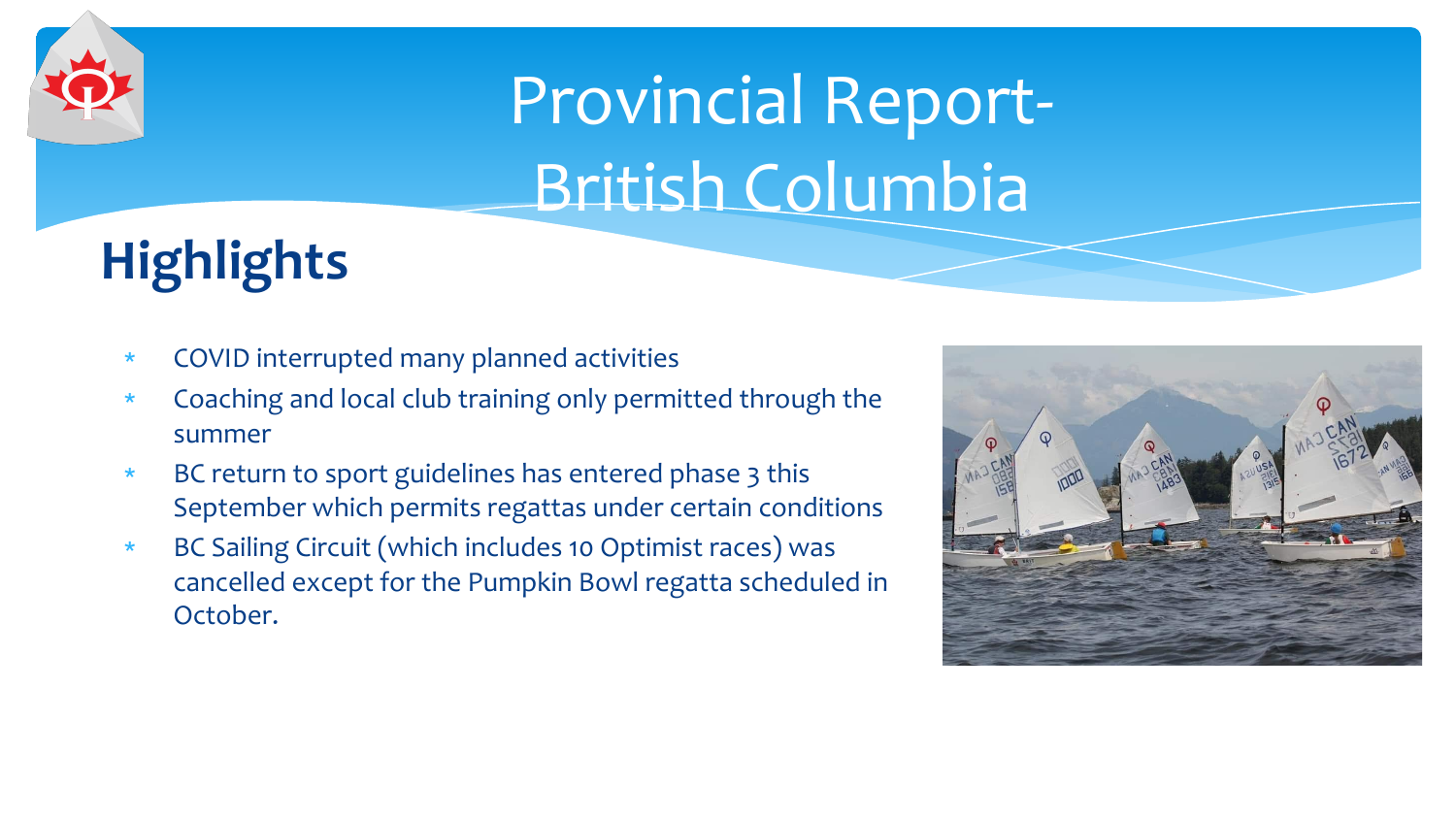### Provincial Report-British Columbia

- Investments made in the 'base of the pyramid'
- Training of 6 new Optimist coaches in the Vancouver region
- Introduction of many new sailors to the sport
- Example 1: Kitsilano Yacht Club with 16 new members attended recent 1 week camp
- Example 2: WVYC Optimist race team with 35 members
- ∗ Club regattas hosted during the summer with up to 28 sailors racing at individual clubs

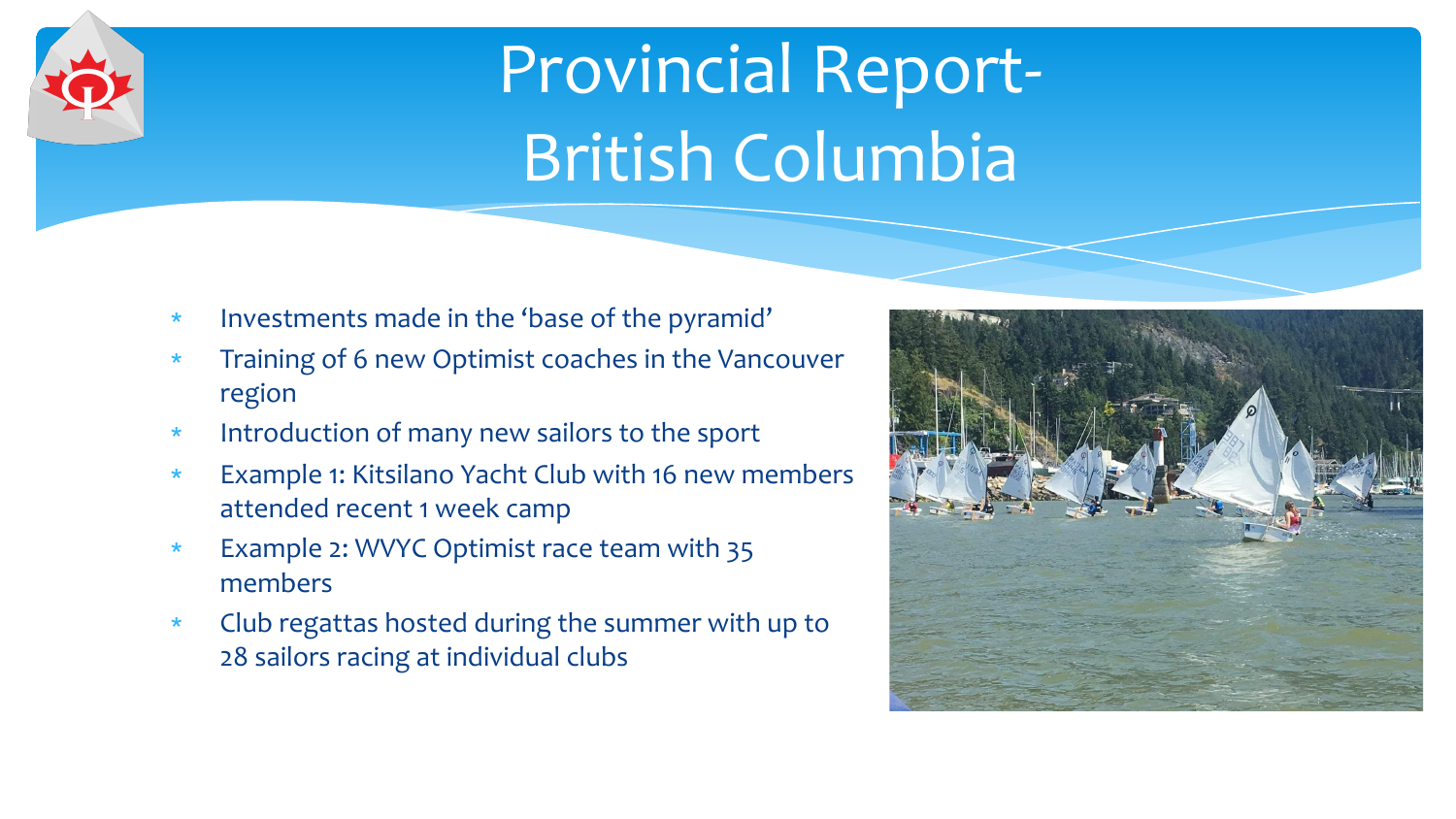## CODC Hosts

| <b>Year</b> | <b>Region</b> | <b>Club</b>                   |  |
|-------------|---------------|-------------------------------|--|
|             |               |                               |  |
| 2019        | Central (ON)  | <b>Britannia YC</b>           |  |
| 2018        | West          | Squamish YC/West Vancouver YC |  |
| 2017        | East          | Royal Nova Scotia YS          |  |
| 2016        | Central (ON)  | Ashbridges Bay YC             |  |
| 2015        | West          | West Van & Squamish YCs       |  |
| 2014        | East          | Lunenburg YC                  |  |
| 2013        | Central (QC)  | Royal St. Lawrence YC         |  |
| 2012        | West          | Royal Vancouver YC            |  |
| 2011        | East          | Lunenburg YC                  |  |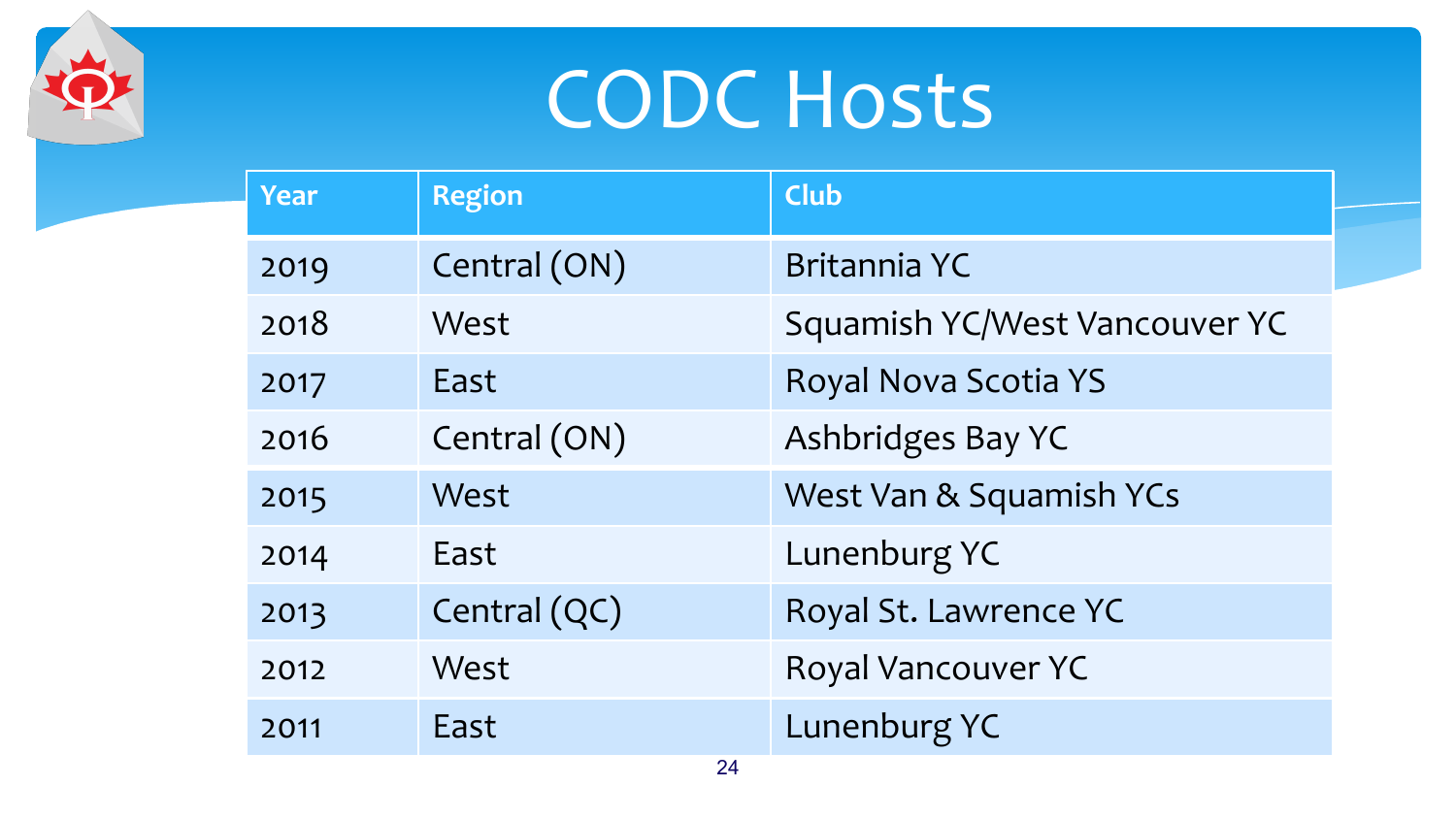

#### As the 2020 Championship was cancelled Chester Yacht Club will host the 2021 event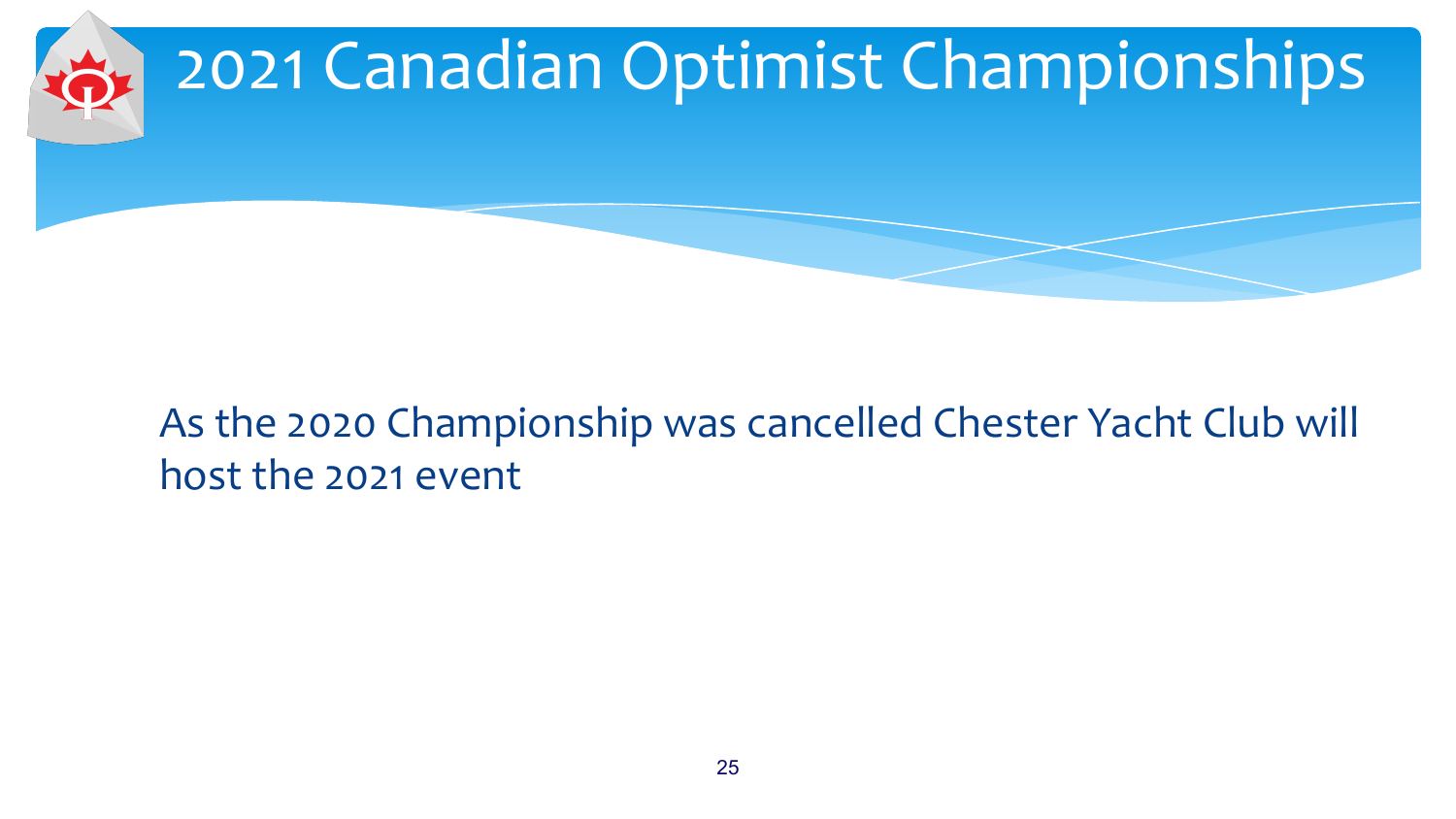

#### **Election of the Executive Committee for 2021**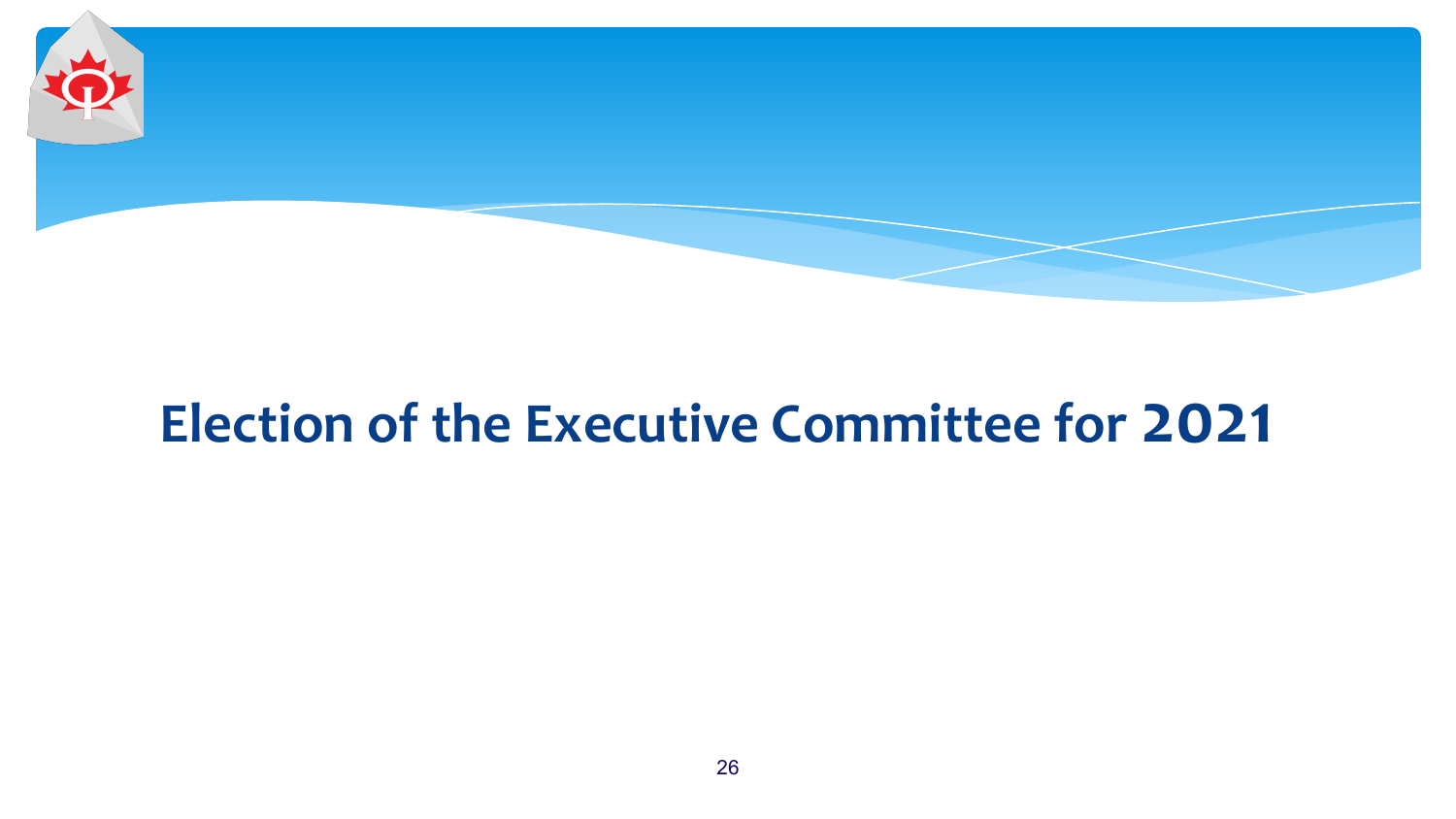# Nomination and Election of Officers

∗ The following are proposed by the Executive or by the Provinces as required by the Constitution:

#### **2020 - 2021**

- ∗ President Kevin Ramsey
- ∗ CDO Agustin Ferrario
- ∗ Treasurer Open
- ∗ Registrar Guillaume Godbout
- ∗ Secretary Kim Alepin
- ∗ Class Measurer Tine Moberg Parker
- ∗ BC Rep Allison Engst
- ∗ Atlantic Rep Tara Macaulay
- ∗ Ontario Rep Chrystal Saffer
- ∗ Quebec Rep Natacha Brunet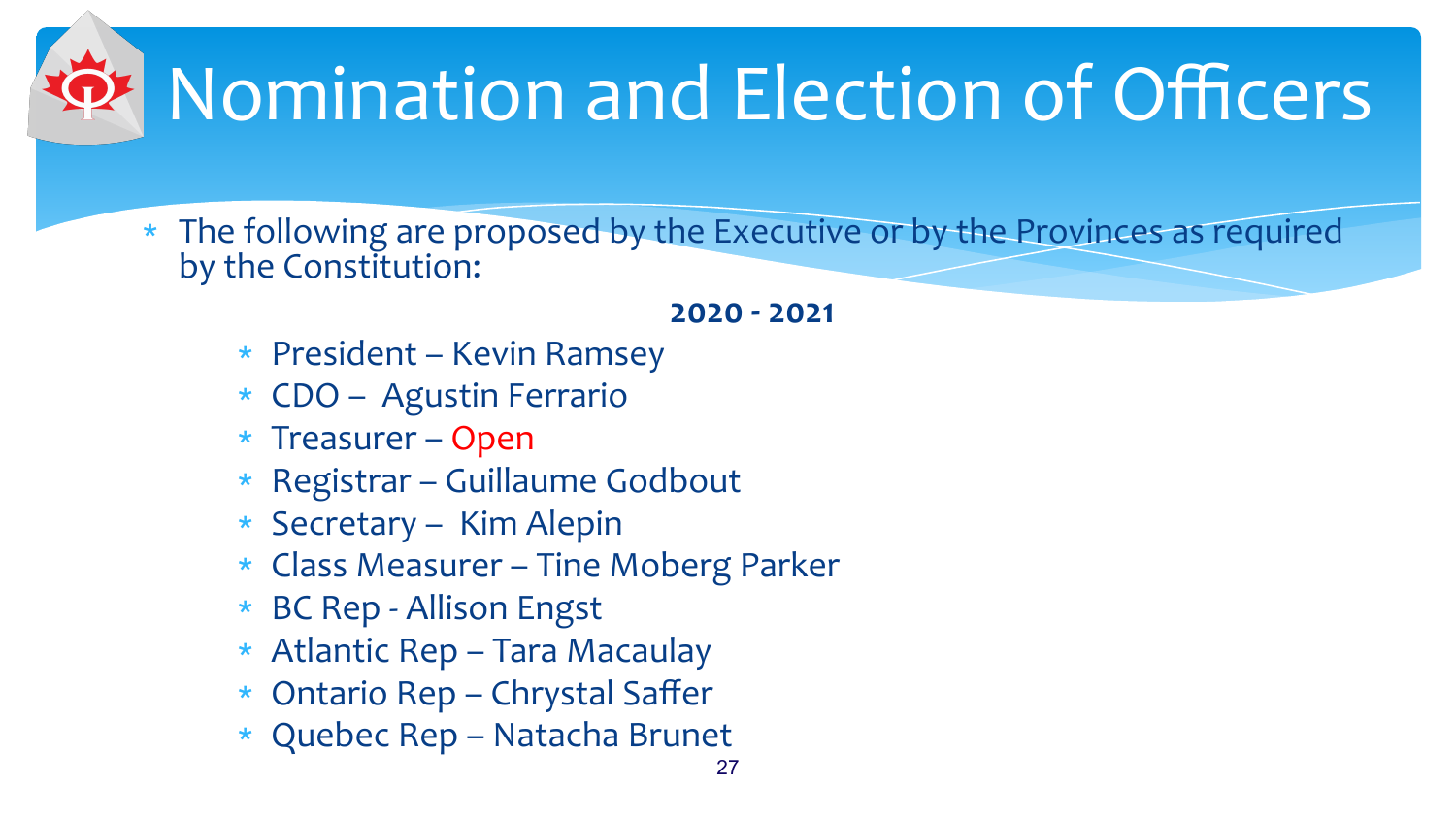

# 2021 – Looking Ahead

#### The executive will meet in the coming weeks to set their priorities  $for 2021$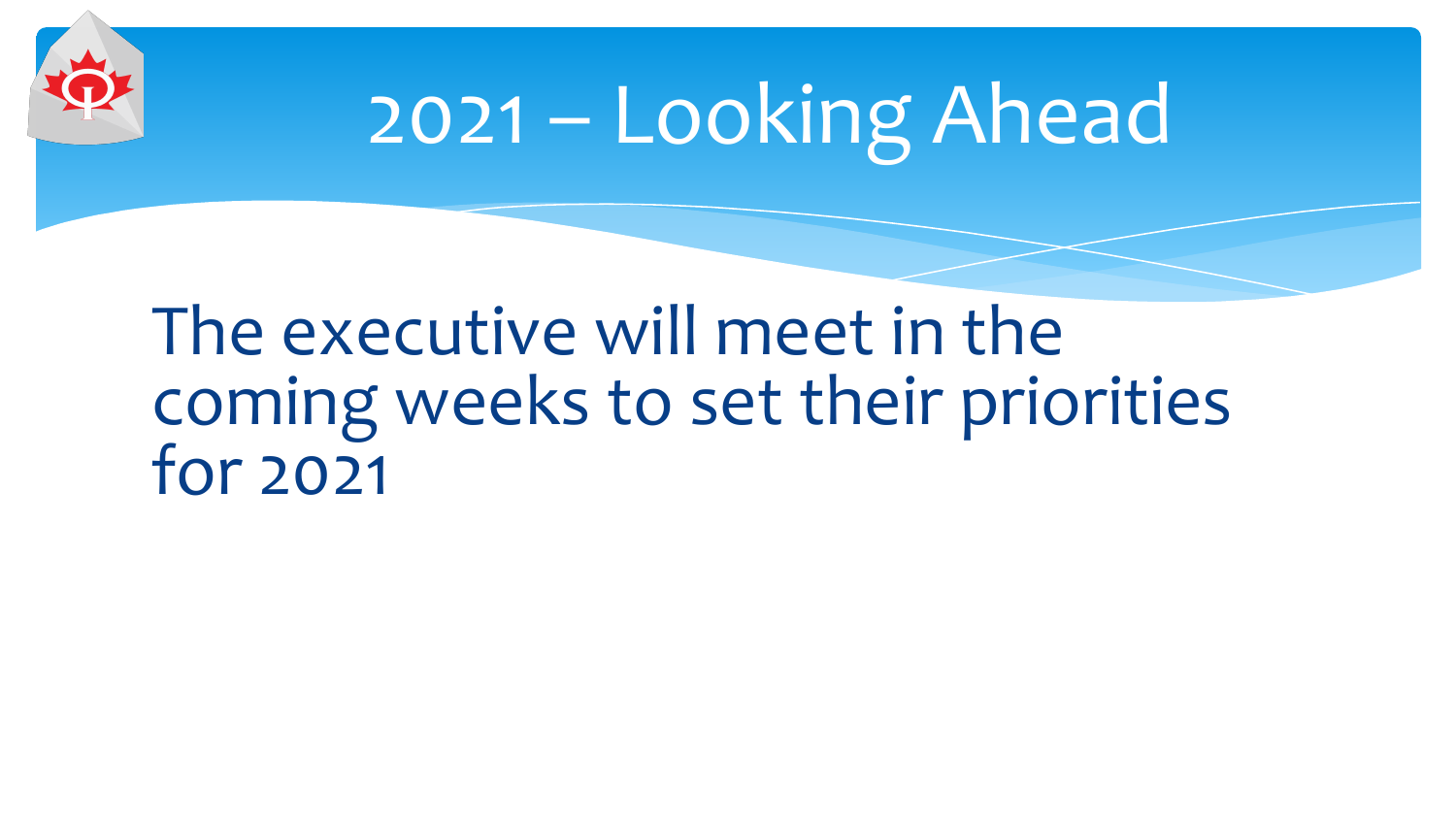

### 2021 IODA International Events

#### South Americans Mar 27 - Apr 3 Rio de Janeiro, Brazil

North Americans May 29 - Jun 5 Cancun, Mexico

Europeans June 20-27 Cadiz, Spain

Worlds July 4-14th Bodrum, Turkey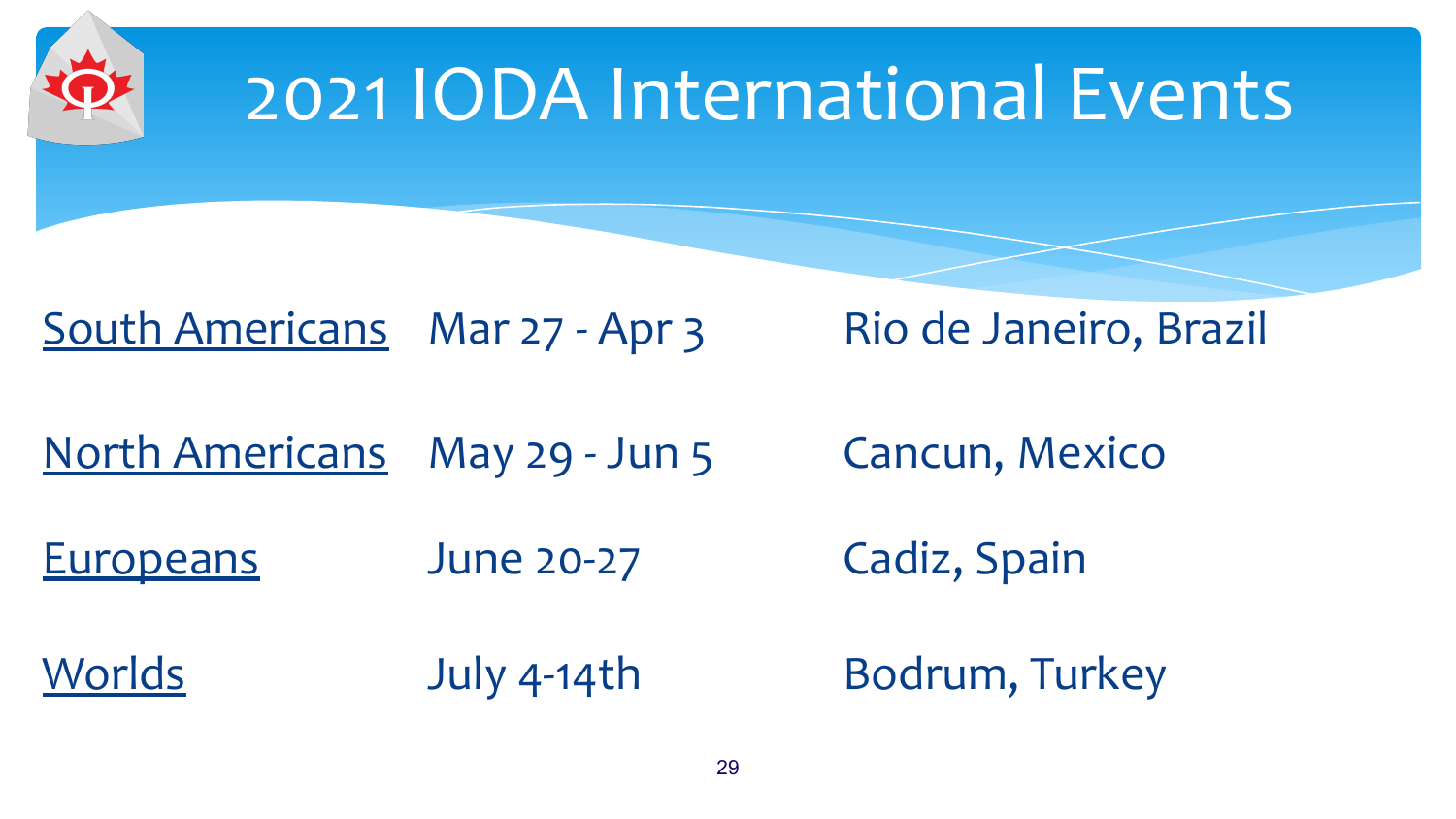## New Business